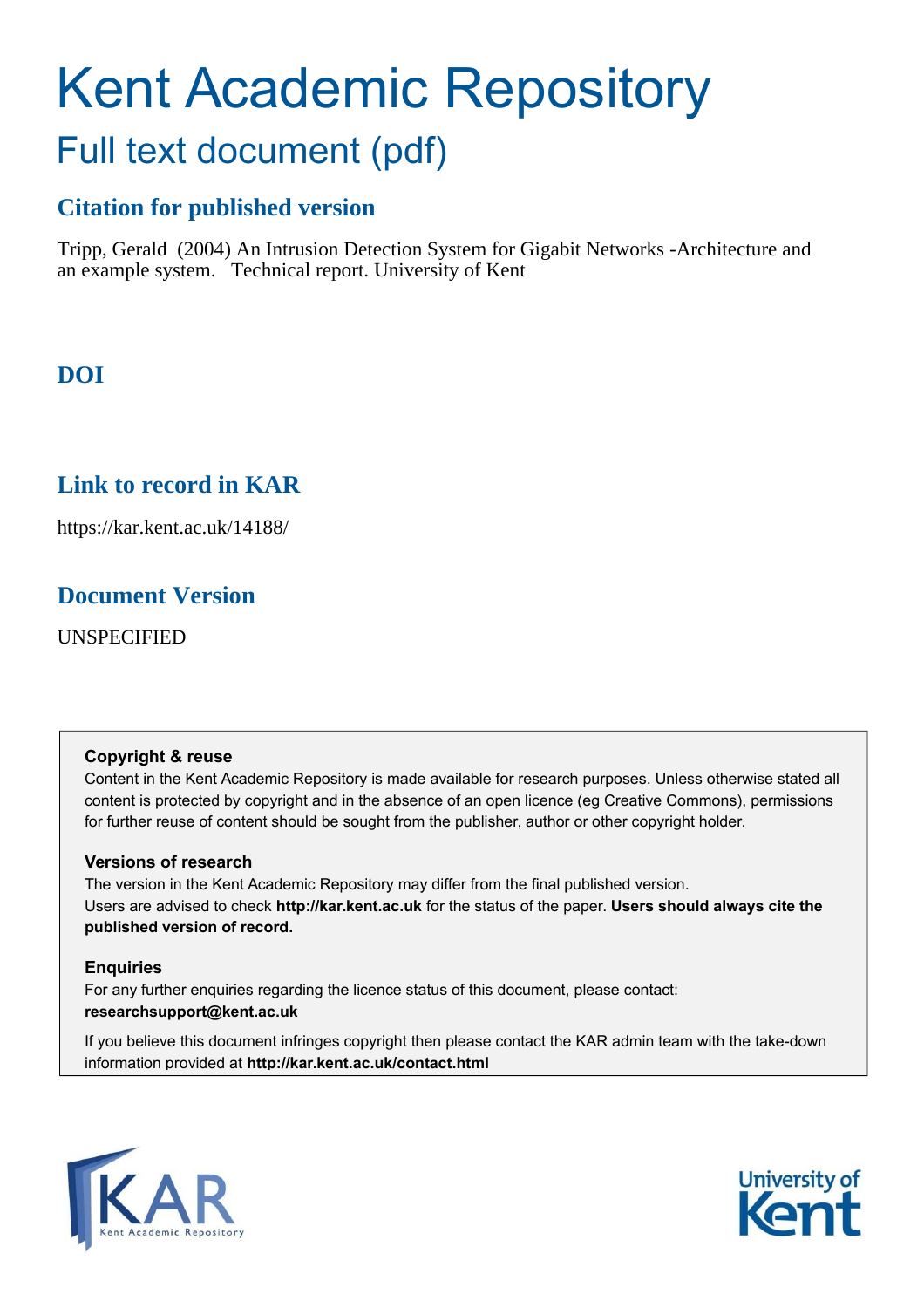# **Computer Science at Kent**

# **An Intrusion Detection System for Gigabit Networks - Architecture and an example system**

Gerald Tripp

Technical Report No. 7-04 April 2004

Copyright  $\odot$  2004 University of Kent at Canterbury Published by the Computing Laboratory, University of Kent, Canterbury, Kent CT2 7NF, UK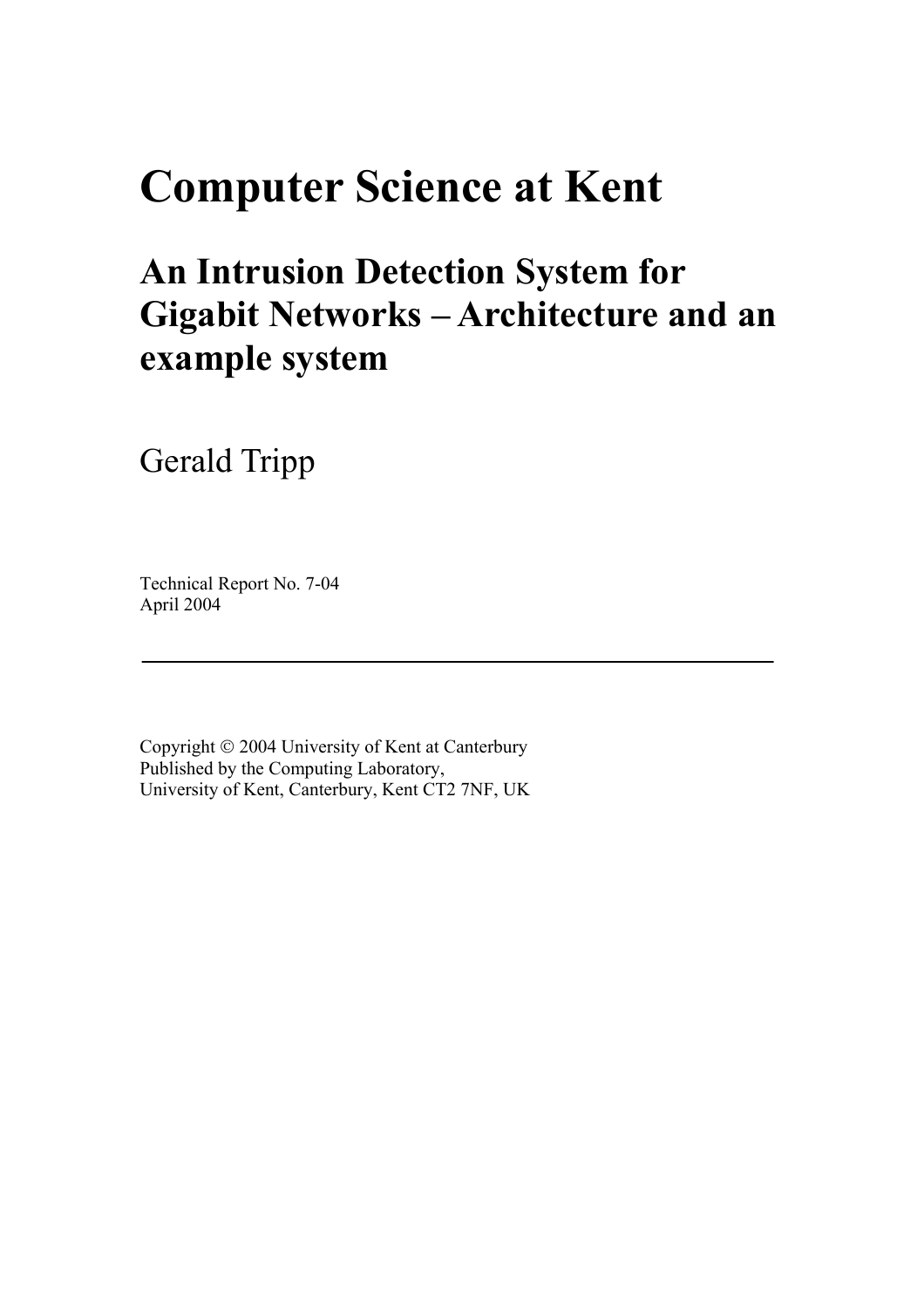# *An Intrusion Detection System for Gigabit Networks Architecture and an example system*

#### Gerald Tripp

Technical Report No. 7-04 Computing Laboratory, University of Kent. CT2 7NF. UK E-mail: G.E.W.Tripp@kent.ac.uk

April 2004

# **Abstract**

*The aim of this work is to investigate the effectiveness of a finite state machine (FSM) based string-matching scheme for the implementation of high-speed network intrusion detection systems. The work uses standard RAM based techniques for the FSM implementation, but provides a per-FSM input stream consisting of symbols representing multi-byte patterns that appear in the input data. Multiple search strings are processed in parallel using multiple FSMs. This pre-FSM classification stage is used to reduce the redundancy in the input data stream (as seen by an individual FSM) and hence allows a FSM to be implemented with relatively small resources that is able to operate on multiple bytes per clock cycle. The benefit of this approach is that in operating on a relatively large number of input data bits per clock cycle, we are able to cope with an increased network throughput.* 

*An example architecture is described along with an associated compiler. The compiler takes a set of intrusion detection rules, generates the various tables required for system implementation and also provides a high level simulation against some simple synthesised network data. Resource utilisation is presented for a range of input word sizes.* 

## **1 Introduction**

The aim of this work is to investigate the effectiveness of using a FSM based string-matching system with a pre-FSM "classifier stage" for use in high-speed network intrusion detection systems.

### *1.1 The problem*

Intrusion detection consists of monitoring network traffic either at the host machines themselves (Host-based) or by independently monitoring the network (Network-based) for various kinds of security threat. A general characteristic of intrusion detection is the need to be able to inspect packets arriving from a network.

A sub-set of this problem is packet classification, where we wish to inspect the content of the packet headers. Packet classification's primary role tends to be within routers either to perform the packet routing itself or, more specifically, to identify packets as belonging to for example a particular service class. Many algorithms have been developed for packet classification and a good overview of techniques is given by Gupta and McKeown [[1\]](#page-24-0).

Intrusion detection systems are more complex than simple packet classification in that they need to inspect the packet content (a.k.a. deep packet analysis) as well as the packet headers. The general case becomes more complex in that we do not necessarily have a specific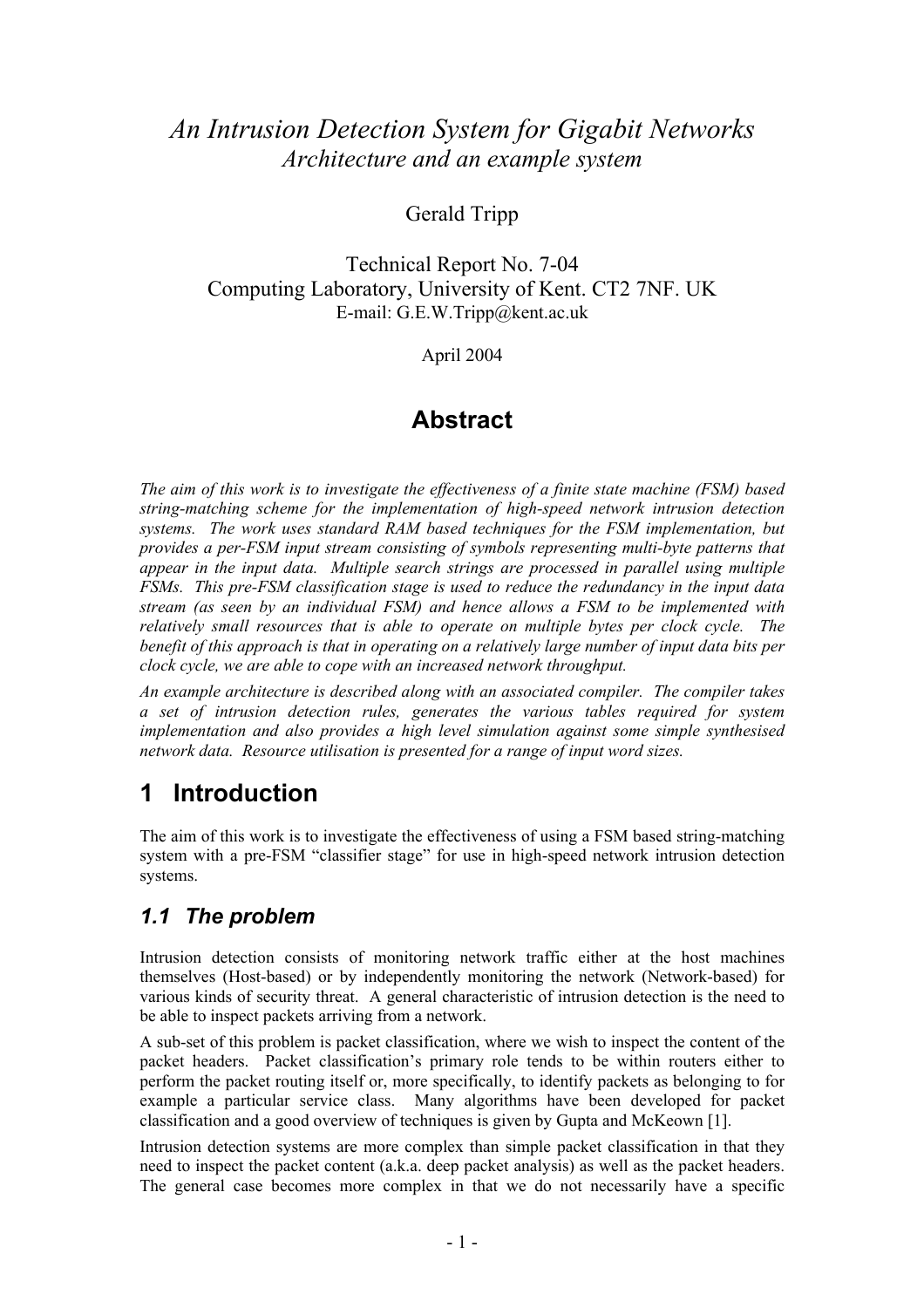location within the packet that we wish to inspect  $-$  the normal mechanisms therefore tend to include pattern matching systems that can scan for a string or regular expression anywhere within the packet.

Until recently, many intrusion detection systems were software based  $-$  one well-known example being the software intrusion detection system called Snort [\[2\]](#page-24-1). However as we move to higher network speeds, the conventional software solution can have difficultly in keeping up and some form of hardware assist may be required. We can of course partition the load by using host-based rather than network-based detection systems – however, this is only possible in situations where we have the ability to run our own software on the host platform. Host based detection may not be suitable for many simple embedded systems or systems without the performance to carry the additional load of running intrusion detection software.

Once we have identified a potential threat, there are a number of actions that can be taken as defined by the rule that has been matched. This will typically consist of generating a report detailing the perceived threat, but could also require suspect network packets, or a complete network connection, to be dropped.

# *1.2 Objectives*

The aim of this paper is to introduce the ideas behind this work on intrusion detection, look at the details of how an architecture can be modelled and then give a worked example of a sample architecture, a summary of a basic compiler and simulator and results on the resources used by this technique.

## *1.3 Summary of this paper*

The background to this work is outlined in the next section. Section 3 gives the proposed technique that is examined in this work. In section 4, we give details of how string matching can be performed at one word per clock cycle, including how multiple characters can be processed in a single clock cycle. The following section, 5, gives details of the high level components used in this architecture; with the details of how this is modelled and compiled into a hardware solution given in section 6. An basic example architecture and the compilation and simulation tools created for this are explained in section 7. Finally the results of simulating this architecture for a small rule set and some network traffic is given in section 8; with conclusions and ideas for further work in section 9.

# **2 Background**

## *2.1 Gigabit network intrusion detection systems*

At network speeds of 1 Gbps or above, it can be difficult to keep up with intrusion detection in software, and hardware systems or software with hardware assist tends to be required. This is the type of speed targeted by new work in high speed intrusion detection, with network speeds of 1 Gbps (Gigabit Ethernet) and 2.4 Gbps (STM-16) being of particular interest. With these types of speeds, we tend to need customised hardware or custom designs for Field Programmable Gate Arrays (FPGAs). The move to hardware based systems allows the introduction of more parallelism than might be possible in software based systems and hence alternative algorithms. Hardware based solutions are probably the only approach currently practical for intrusion detection on high-speed backbone networks running at speeds of around 10 Gbps.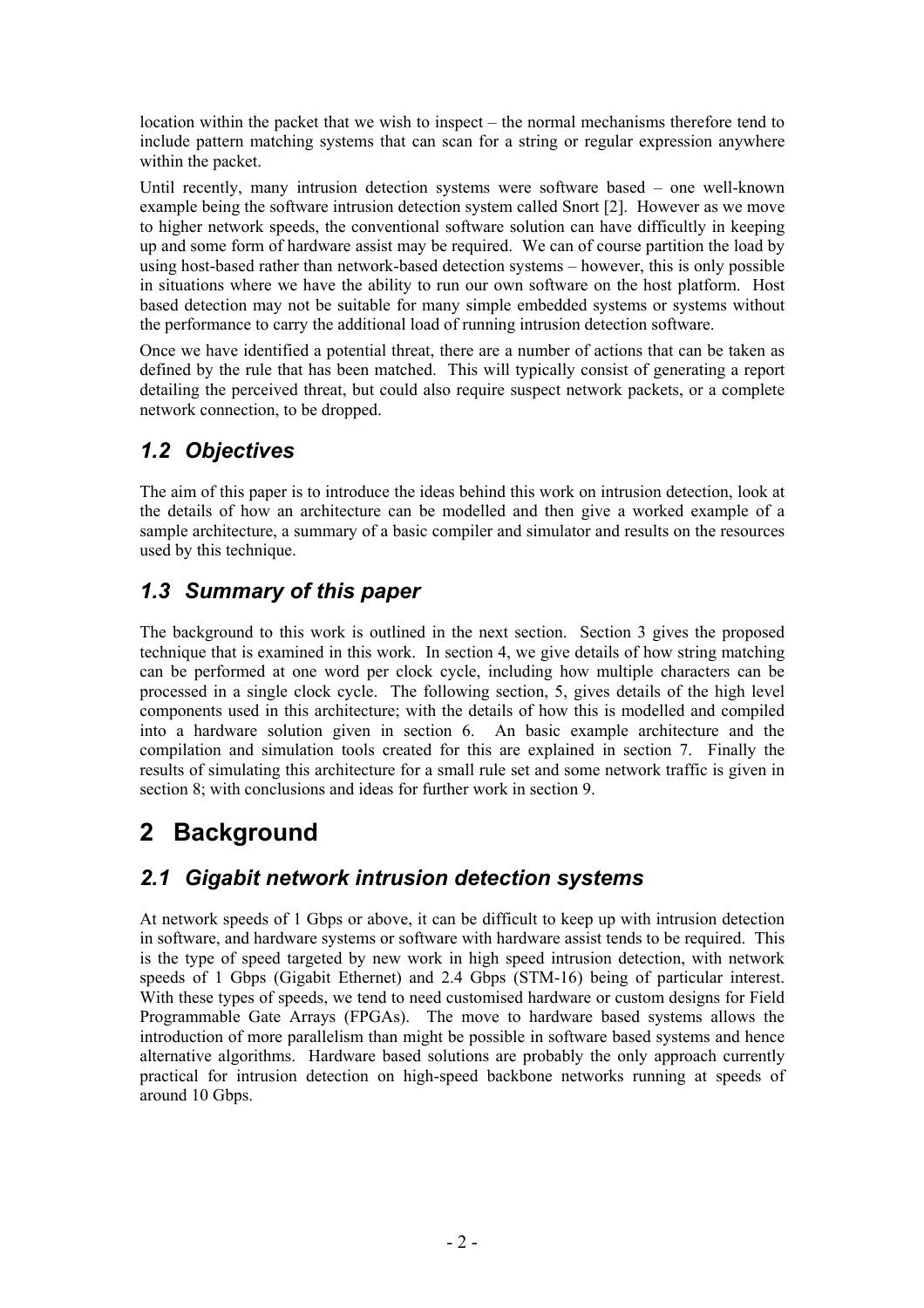#### **2.1.1 Existing work in this area**

<span id="page-4-1"></span><span id="page-4-0"></span>An approach taken by Franklin et.al. [[3\]](#page-24-2) has been to build an intrusion detection system using Non-Deterministic Finite Automata (NFA)  $-$  this approach to building FPGA based automata first being suggested by Sidhu and Prasanna [[4\]](#page-24-3). The NFA approach has the advantage of being able to match quite complex regular expressions, without the usual stage of needing to convert the NFA into a Deterministic Finite Automata (DFA). Although the work by Sidhu and Prasanna supports the idea of dynamic reconfiguration, this technique was not used by Franklin et.al, so hence the FPGA designs need to be re-compiled following rule changes. The work described by Franklin et.al. operates on 8-bit data items and the authors report FPGA clock rates of 30-120 MHz, dependent on the regular expression complexity.

An approach taken by Gokhale et.al. [[5\]](#page-24-4) compares packet content from a data pipeline against entries in a content addressable memory  $(CAM) - a$  "match vector" is then produced which gives details of the entries in the CAM that caused a match. The match vector is appended to the data packet and this is forwarded to software for further processing. This approach has the advantage of being dynamically re-configurable.

A commercial product by PMC-Sierra is described by Iyer et.al in [[6\]](#page-24-5). This paper describes the system called ClassiPi which is a classification engine and is implemented as a custom ASIC (Application Specific Integrated Circuit). This classification engine is a flexible programmable device on which more traditional software-type algorithms can be implemented. Performance depends on the algorithm being implemented and the number of rules – with a lower performance being achieved for more complex operations such as matching regular expressions.

Cho et.al. [[7\]](#page-24-6) use a comparator based system that operates on  $32$ -bits at a time – this uses four sets of comparison logic to search for a given string at each of the four possible byte offsets within a word. A match is successful if for a particular byte offset, all consecutive parts of a string are found. Separate logic is provided for each string being searched for, such that these can all operate in parallel. Rule sets are processed to generate VHDL code for each rule  $-a$ problem with this is that the FPGA needs to be recompiled after a change in the rule set.

#### *2.2 Using finite state machines*

One method of building string or pattern matching systems is by the use of finite state machines (FSM) (normally DFA). This technique was explained by Hershey [[8\]](#page-24-7) in his PhD thesis, which describes a network monitoring system using FSM based matching, with the current state being held in a register and a separate RAM component being used to generate the output and next state. This approach is useful as it can be implemented in hardware and being RAM based means that the FSM can be changed without modification to the hardware design. A disadvantage is that the memory requirements  $M$  (in bits) increases exponentially with the input data word size *i*.

| $M = (\lceil \log_2 s \rceil + o) \cdot 2^{i + \lceil \log_2 s \rceil}$ | Where: $s =$ number of states |
|-------------------------------------------------------------------------|-------------------------------|
|                                                                         | $i =$ number of input bits    |
|                                                                         | $o$ = number of output bits   |

Unfortunately we need to use a large input word size in order to be able to deal with a high network data rate  $-$  this is unfortunate as it is relatively straightforward to modify FSM designs that operate on one character at a time (such as those generated using the Knuth-Morris-Pratt [[9\]](#page-24-8) string matching algorithm) to work with a multi-character word (see section [4\)](#page-6-0). In any hardware based design we have rather different criteria for assessing an algorithm's performance  $-$  for example we can use multiple FSMs to perform pattern matching for a number of patterns in parallel without the increased FSM complexity that we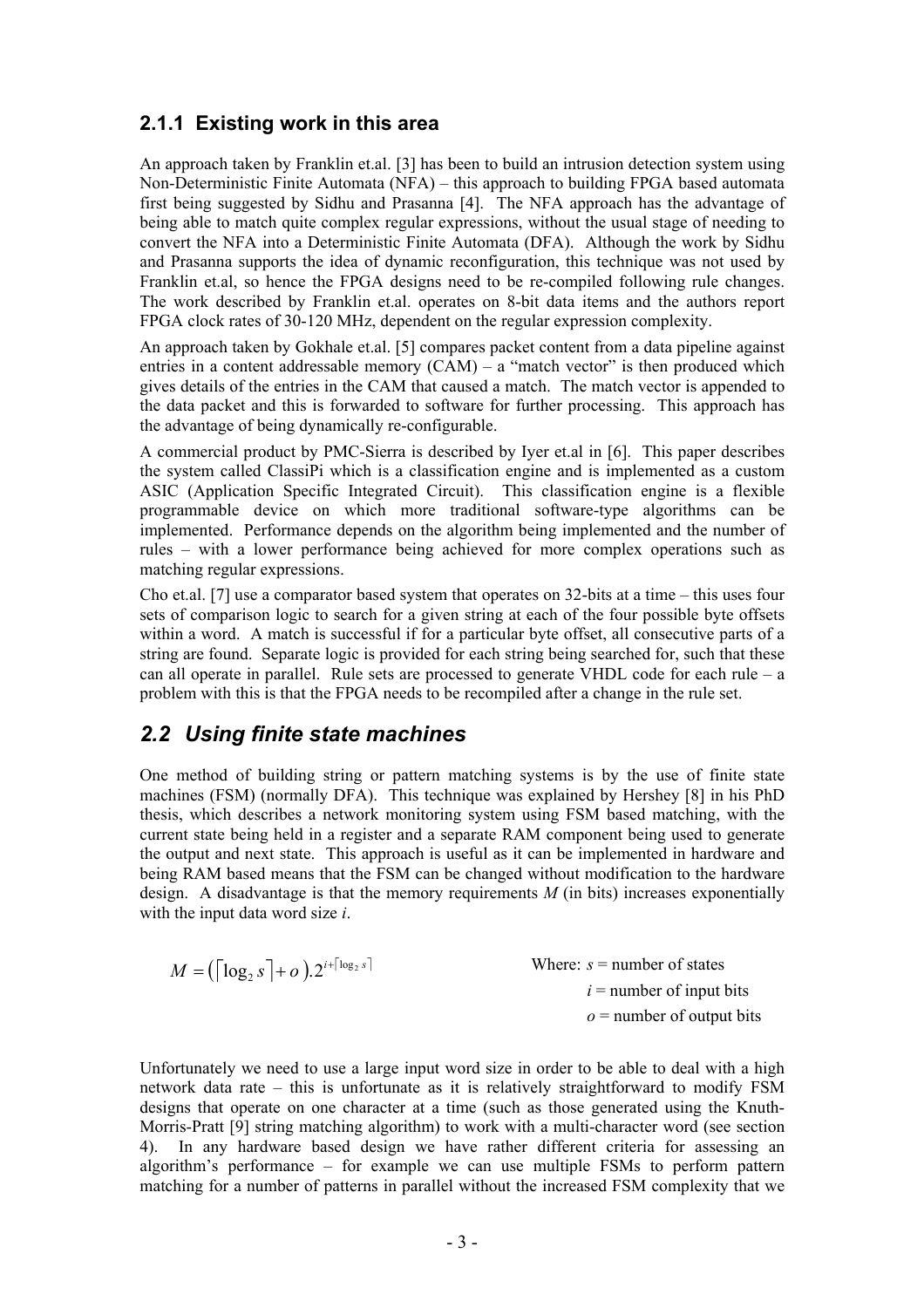might get from algorithms that perform pattern matching on multiple strings, such as Aho-Corasick [[10\]](#page-24-9).

#### **2.2.1 Recursive flow classification**

Gupta and McKeown proposed a mechanism for packet classification [[11\]](#page-24-10) called recursive flow classification (RFC). This system uses a series of lookup tables to classify network traffic on the basis of multiple fields. The mechanism used is that the data from various header fields is broken up into groups of bits, known as 'chunks'. Each chunk is then used as an index into a lookup table that gives a index value for that group of bits.



**Figure 1 - Diagram of RFC, based on [11]** 

The general idea is that the size of the index (in bits) should be smaller than the size in bits of the input chunk. Hence an address field can be classified as one of a number of addresses or groups of addresses that are of interest  $-$  or it may be shown to be no match. If we take these index values from various 'chunks', then we can combine these together to form a new value for lookup in the second level of the hierarchy. This can be repeated until we have a final classifier value for a whole group of header fields.

## **3 Proposed technique**

Any finite state machine used for pattern matching will typically only be interested in a subset of the possible input values. This effect becomes more pronounced as we increase the word size and try to match several characters at a time. Because of this it is possible to use a form of classification system similar to that developed by Gupta and McKeown and then to generate a limited width data stream for input into a FSM that represents just the input symbol set for that FSM. A benefit of this is that the overall memory requirements for a single FSM that looks at many bytes at time is significantly reduced. Using a state of the art Field Programmable Gate Array, such as the Xilinx Virtex-II series [\[12\]](#page-24-11), we can implement some of the classification stages and the FSMs themselves using the 18Kbit select Block RAM components  $\sim$  other larger memory requirements, such as for the first classification stage(s) can be satisfied using external RAM chips. The classification system used here is however more complex than that used by Gupta and McKeown in that it does not produce a single classifier value, but one for each FSM. In practice for large numbers of input bits, we may not have any single internal data path that represents all possible input symbols  $-$  instead we may start reducing the size of the symbol set as part of an earlier classifier stage and then generate a set of data paths that each carry all possible symbols for a *group* of finite state machines. A simple example of this type of structure is shown in figure 2.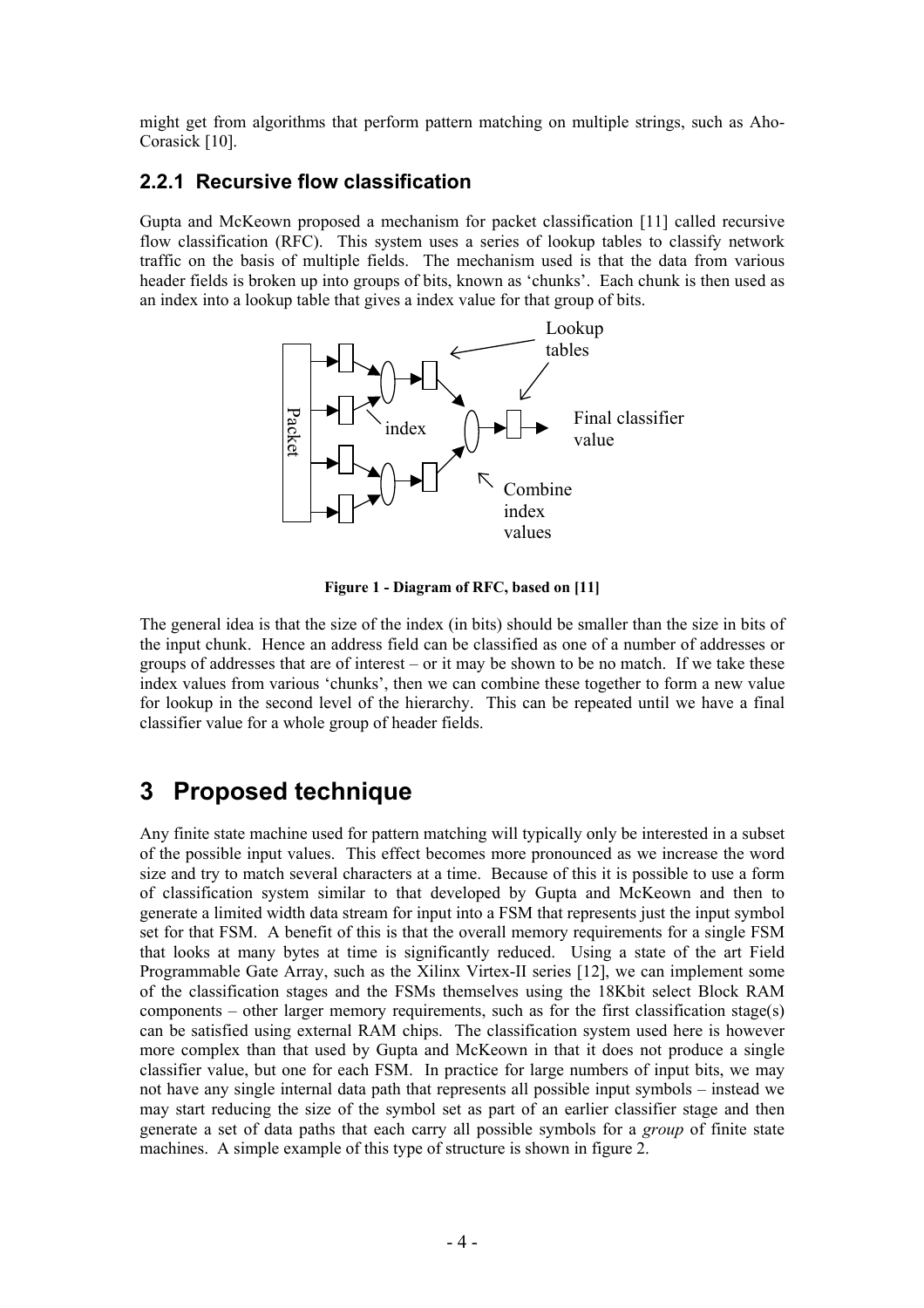

**Figure 2 - Simple example of the proposed solution** 

The input symbol set for a FSM will consist of portions of the string being matched at various byte offsets within the word. At the start and end of the string we will need to perform 'wildcard' matching. Because of the 'wild-card' matching, we will need to prioritise the way the input is classified so as to give the longest possible match. We can however have a conflict in priority between matching the start or the end of strings, particularly between strings for separate FSMs. This problem is resolved by using two parallel classification systems and performing the matching of (say) starts of string patterns separately from all the rest. The two 'classID' values so generated are combined at a final 'merge' classifier stage, prior to the input into a  $FSM - this$  this technique is explained in more detail in section [4.4.](#page-10-0)

#### <span id="page-6-0"></span>**Benefits**

There are several benefits of this approach, which are detailed below:

- As the system is table driven, it should be possible to reconfigure the system for updated rule sets without rebuilding the FPGA design.
- The separation of the classification stages from the FSM itself means that we are able to perform a series of pipelined operations on the data without any impact on the timing of the FSM cycle. We can therefore use a variety of implementation methods for the classification stages including external memory, block memory within the FPGA and even CAM (Content Addressable Memory).
- These techniques expand well with the input word size  $-$  and hence data rate. The size of a FSM memory is *mainly* dependent on the string length being searched for  $-$  so for most real life intrusion detection rules this remains small. The main memory usage is in the classification, however this is still vastly smaller than that required for a FSM-only solution with a large input word size and is further reduced by the hierarchical division of the symbol set as index values are combined together.
- As each individual FSM will typically have a small sized input word, we can normally implement each FSM almost entirely within one, (or in the case of complex rules, a small number of) Xilinx FPGA (synchronous) block RAM component(s). Initial tests have shown that FSMs based on a single block RAM component are capable of operating a clock periods down to as low as 4.3ns.

Initial work suggests that using state of the art FPGA components and external memory, it should be possible to build a sizeable network intrusion detection system (NIDS) that operates with an input word size of 32-bits and quite reasonable designs with a 64-bit word size. The latter should enable us to build NIDS that operate at data rates of the order of 6.4 Gbps. Further work, as discussed in this paper, is required to investigate the best ways in which to configure such a system and to determine how well this might expand to larger word sizes and hence higher data rates.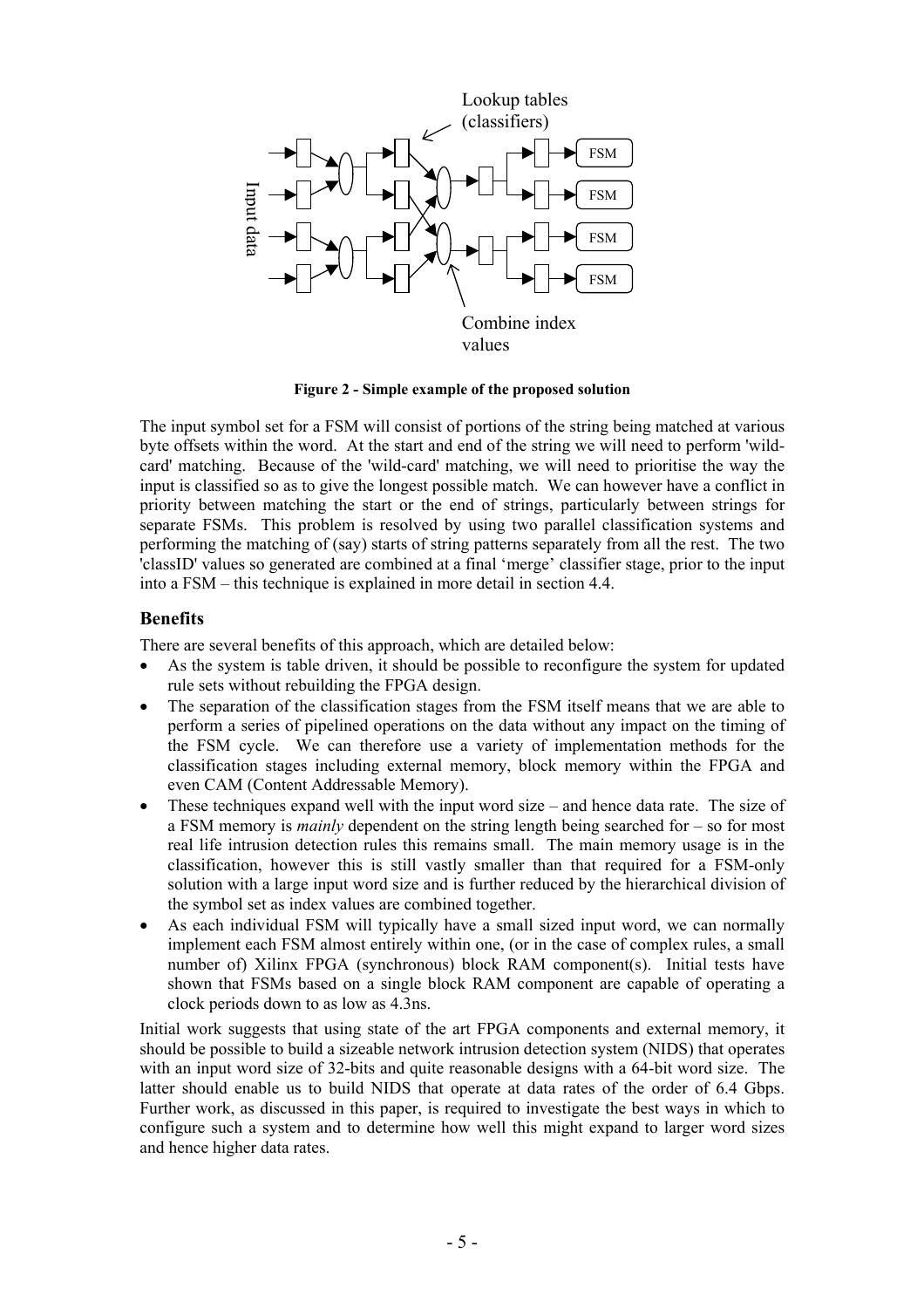#### **Scope and limitations**

The parallelism provided by the hardware is at a cost of needing to provide large numbers of relatively small blocks of memory that can be accessed independently. The amount of memory will generally grow with the number and complexity of the rules. FPGAs provide these types of resources, and given trends over the last few years we are probably safe to predict that, over the next few years, new FPGAs are likely to be released with increased amounts of these resources – not least because of the competition between FPGA manufacturers. As the number and size of memory blocks on an FPGA increase so will the potential number of rules that a single FPGA can support.

At present, the plan is to only look for rule matches within individual data packets  $-$  this is the approach taken by much of the current work on high-speed intrusion detection systems. An additional feature provided by many of the lower speed NIDS is to track individual connections and to look for pattern matches that may span separate data packets. This would actually be quite straight forward in the type of system proposed here due to the matching being performed as a series of  $FSMs$  – the final state (in each  $FSM$ ) for a particular stream could be saved at the end of a data packet and then restored the next time an in-sequence data packet is seen for that connection. The downside is however the additional work required to implement this functionality and the additional use of FPGA resources. There is no plan to include this type of facility at present  $-$  although this could be looked at later as an area for further work.

# **4 String Matching Techniques**

To be able to implement a pattern matching system we need an algorithm that can be easily implemented in hardware. Many of the existing string matching algorithms are designed for software-based implementations, where the algorithm has unrestricted access to both patterns and data stored in random access memory. Although this can also be done in hardware it is more practical if the access to data can be sequential rather than random access. Further more, for a system containing parallel pattern matching it is more effective if all instances of the algorithm have access the same data stream - or at least one of a small number.

Many of the existing algorithms decide their own rate of access to the data being searched with various advantages and disadvantages of how many comparisons they need to make and how fast they work in various situations. In our case *we* want to decide the rate that algorithm proceeds - say one character (or word) per clock cycle - and hence need to modify the algorithm to work in this fashion.

## *4.1 Matching a single string*

The fastest method of matching a single string is considered to be the Boyer-Moore [[13\]](#page-24-12) algorithm (with variations). This operates by scanning a pattern from right to left and skipping forward as many characters as possible on a mismatch. Although this can be implemented in hardware, it is more complex because of the order in which the data is accessed.

A simpler algorithm is the Knuth-Morris-Pratt (KMP) algorithm. This scans the text from left to right and on a mismatch will determine the longest overlap - i.e. the longest partial match. A standard implementation is to use a finite state machine and in each state to make a comparison against a single character from the pattern. If the match succeeds we progress to the next character in the input data and change the state testing for the next character in the pattern. If the test fails we move to the state representing the longest amount of pattern matched and then test the same input character again. This may well happen more than once.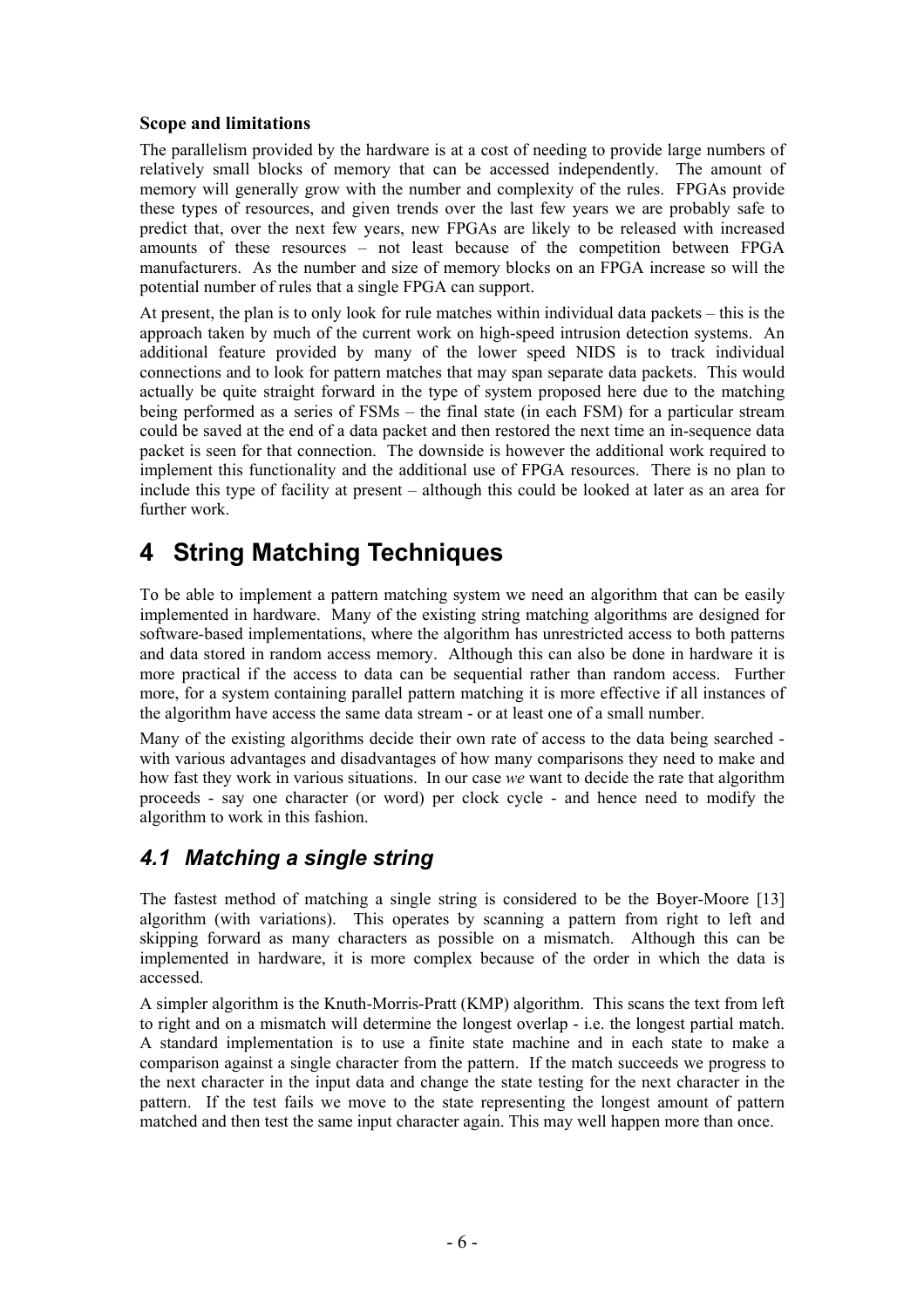

**Figure 3 - KMP string matching** 

Unfortunately, we cannot use this simple implementation because in any mismatch we will have more than one comparison of each input character - thus making the speed of execution dependent on the pattern and the input data. However, given that we have already examined the character that caused a mismatch and that we can determine which state we will go to next (eventually) given that character we can avoid the re-comparison and go directly to the appropriate state and then examine the next character. For example:



**Figure 4 - One character per cycle matching.** 

In the previous example the mismatch in state "bab" would take us to state "b" to check if the current character is an "a". We can however determine this during state "bab" and go directly to states "", "b" or "ba". (Note that we can also eliminate the final state representing the whole string being matched, thus removing the following  $\epsilon$  transition.) Assuming we can handle the multiple transitions from a state, we can now run the above finite state machine at the speed of the incoming data  $-i.e.$  one transition per input character. The above example is relatively trivial, however the same mechanism works irrespective of the machine complexity.

### *4.2 Matching multiple strings*

In some cases it may be appropriate to use a single FSM to match multiple string patterns. The classical algorithm for this is Aho-Corasick [\[10\]](#page-4-0). This operates by creating a tree-based FSM relating to all of the possible string patterns. This can operate in a similar fashion to KMP, by having a failure condition whereby on a pattern mismatch we move to the state relating to the longest partial match. With Aho-Corasick however we are looking at matching multiple patterns, so the longest partial match may be part of a different string to the one that we are currently trying to match.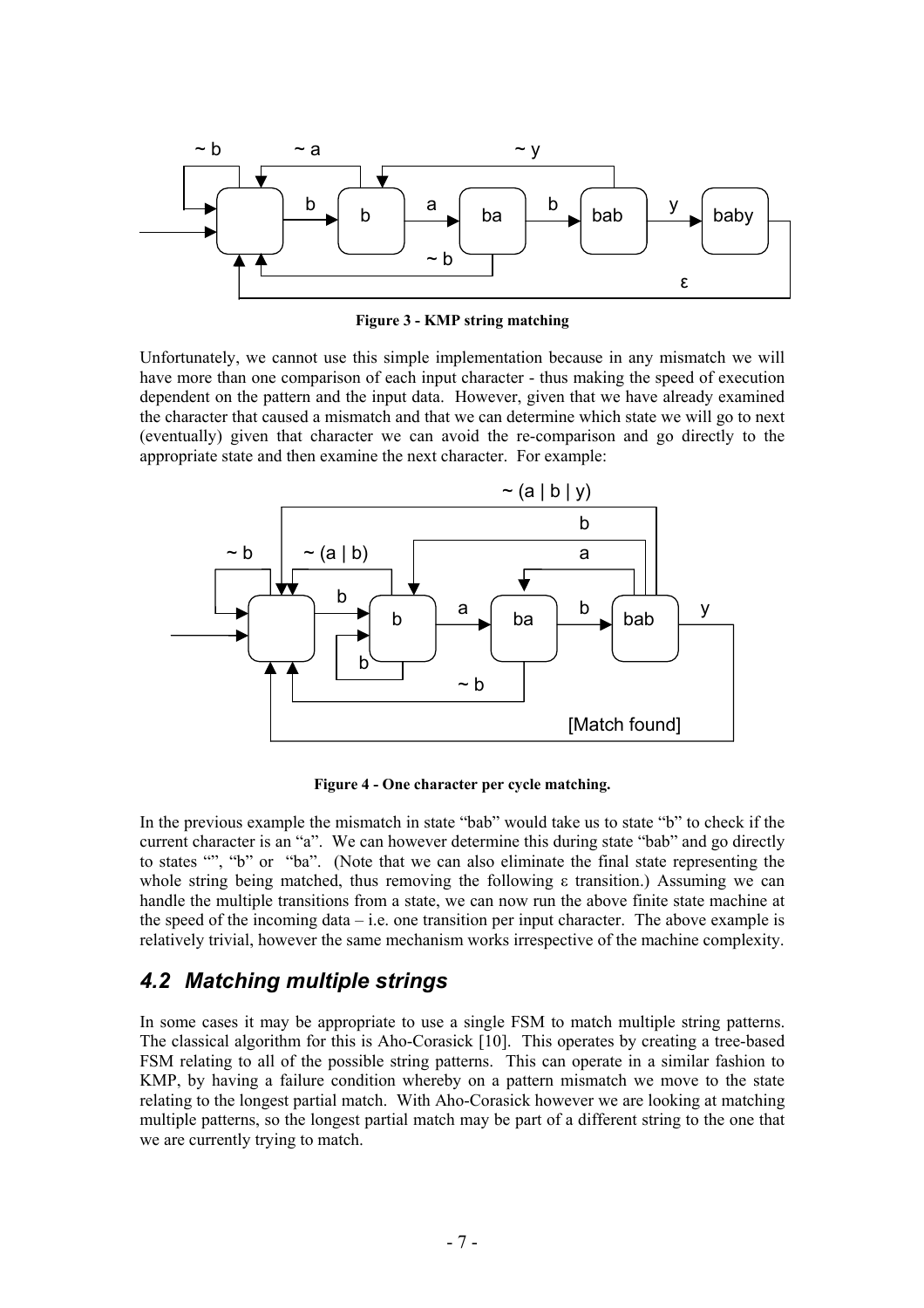For example, taking a simple FSM and the strings: banana, nancy, anna - we get the following:



**Figure 5 - Multiple string matching using Aho-Corasick** 

Again this can be redesigned as a FSM that handles one character per clock cycle. This gives a FSM table as follows (\* being a wildcard with a lower priority than the other characters):

|              |              | <b>INPUT</b>     |        |               |           |                    |              |  |  |
|--------------|--------------|------------------|--------|---------------|-----------|--------------------|--------------|--|--|
|              |              | $\mathbf{A}$     | B      | $\mathcal{C}$ | N         | Y                  | $\ast$       |  |  |
|              | <b>IDLE</b>  | $A, -$           | $B, -$ | $IDLE$ , -    | $N, -$    | $IDLE$ , -         | $IDLE$ , -   |  |  |
|              | B            | $BA, -$          | $B, -$ | $IDLE$ , -    | $N, -$    | $IDLE$ , -         | $IDLE$ , -   |  |  |
|              | <b>BA</b>    | $A, -$           | $B, -$ | $IDLE$ , -    | $BAN$ , - | $IDLE$ , -         | $IDLE$ , -   |  |  |
|              | <b>BAN</b>   | BANA, -          | $B, -$ | $IDLE$ , -    | $ANN, -$  | $IDLE$ , -         | $IDLE$ , -   |  |  |
|              | <b>BANA</b>  | A, -             | $B, -$ | $IDLE$ , -    | BANAN, -  | IDLE, -            | $IDLE$ , -   |  |  |
|              | <b>BANAN</b> | $NA, \checkmark$ | $B, -$ | $NANC, -$     | $ANN, -$  | $IDLE$ , $-$       | $IDLE$ , -   |  |  |
| <b>STATE</b> | N            | $NA$ , -         | $B, -$ | $IDLE$ , $-$  | $N, -$    | $IDLE$ , $-$       | $IDLE$ , $-$ |  |  |
|              | <b>NA</b>    | $A, -$           | $B, -$ | $IDLE$ , -    | $NAN$ , - | $IDLE$ , -         | IDLE, -      |  |  |
|              | <b>NAN</b>   | $NA$ , -         | $B, -$ | $NANC$ , -    | $ANN, -$  | $IDLE$ , -         | $IDLE$ , -   |  |  |
|              | <b>NANC</b>  | $A, -$           | $B, -$ | $IDLE$ , -    | $N, -$    | IDLE, $\checkmark$ | $IDLE$ , -   |  |  |
|              | $\mathbf{A}$ | $A, -$           | $B, -$ | $IDLE$ , -    | $AN, -$   | $IDLE$ , $-$       | $IDLE$ , -   |  |  |
|              | AN           | $NA$ , -         | $B, -$ | IDLE, -       | $ANN, -$  | $IDLE$ , -         | IDLE, -      |  |  |
|              | <b>ANN</b>   | $NA, \checkmark$ | $B, -$ | $IDLE$ , -    | $N, -$    | IDLE, -            | $IDLE$ , -   |  |  |

 $\checkmark$  = match successful

Table 1 – Aho-Corasick FSM operating at one character per clock cycle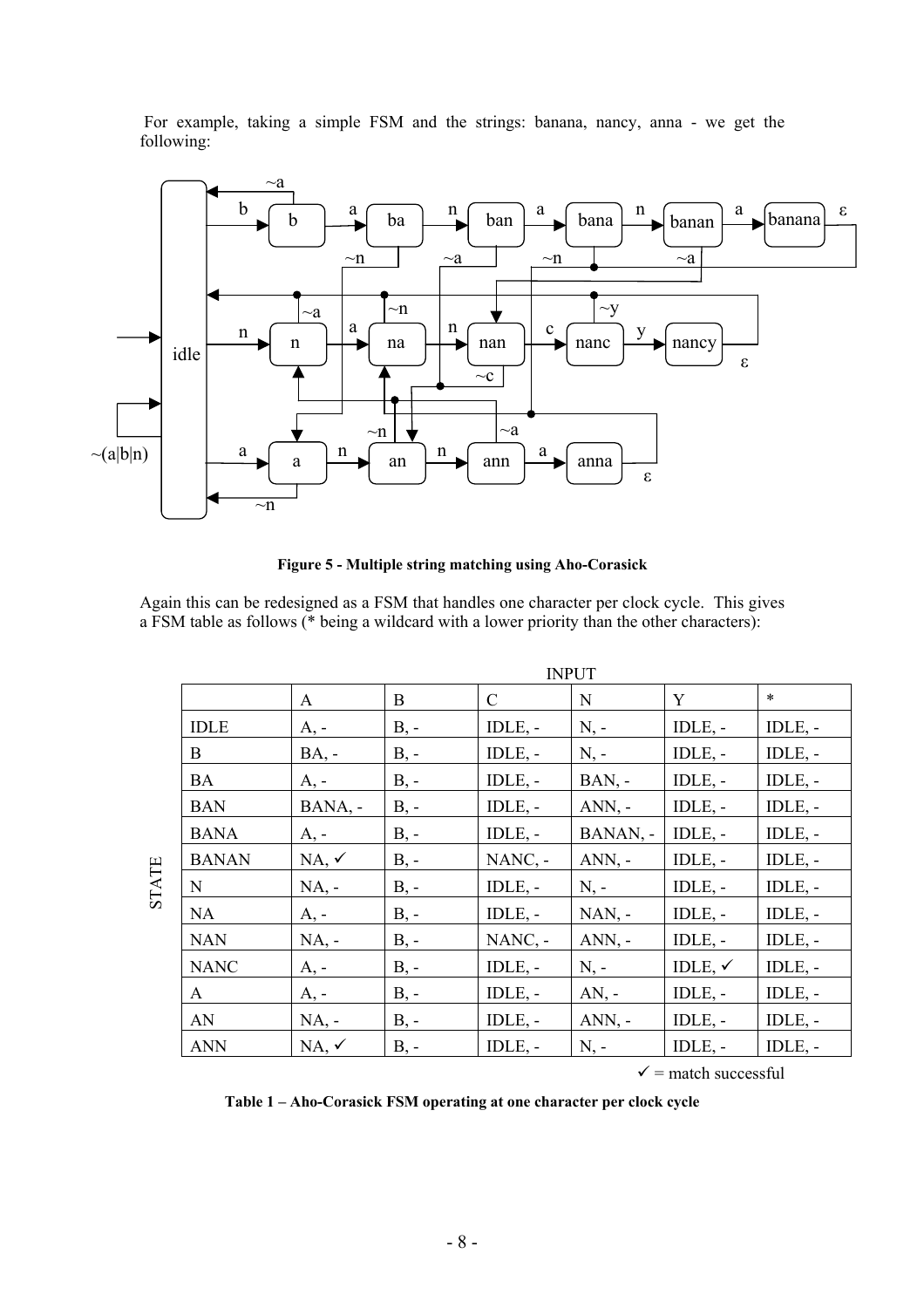#### <span id="page-10-0"></span>*4.3 Multi-character input*

Many standard string-matching systems operate on only one character at a time. This is simple to implement, but of course as we move to higher data rates it is useful to be able to operate on larger data words sizes so as to increase the throughput. For string matching, this means that we need to be able to operate on multi-character words if we wish to keep up with the data rate from the network. Fortunately, it is possible to modify the existing string matching systems to work with multi-character patterns as will be shown below.

To match multi character patterns, all we need to do is to determine all of the possible combinations of characters we are interested in for our given word size  $-$  this will include word length groups of characters from the string we are trying to match on all possible word boundaries. As an example, say we are looking for the string "ABCDEFGH" in a system with a 4-byte word  $-$  this will require us to look for the following patterns:

*SAH* = (\*\*\*A, \*\*AB, \*ABC, ABCD, BCDE, CDEF, DEFG, EFGH, FGH\*, GH\*\*, H\*\*\*, \*\*\*\*)

Where  $*$  is the don't-care meta-character and  $***$  is the default no-match symbol. The  $*$ meta-character has lower priority than the other characters.

This is a simple implementation in that it can miss the start of new strings following a successful match (so the output is match/no match). It can also only handle one string match per FSM implementation for similar reasons. This technique therefore works ok for a single FSM matching system, but is a problem if we use data paths to carry symbols for more than one  $FSM - as$  we plan to do in this work – because of potential conflicts in priority for wildcard matching.

The FSM table for multi-character input can be built easily from a single character input FSM, by simply applying all possible multi-character strings to the FSM in each state and then observing the final state and any output that was generated. This technique will work both for FSM's created using KMP and Aho-Corasick techniques. We need to be careful with the choice of strings used for a Aho-Corasick implementation however as will become evident in the next subsection.

|              | <b>INPUT</b> |              |        |        |             |             |             |             |             |                       |             |                       |             |
|--------------|--------------|--------------|--------|--------|-------------|-------------|-------------|-------------|-------------|-----------------------|-------------|-----------------------|-------------|
|              |              | $***A$       | $**AB$ | $*ABC$ | <b>ABCD</b> | <b>BCDE</b> | <b>CDEF</b> | <b>DEFG</b> | <b>EFGH</b> | $FGH*$                | $GH**$      | $H***$                | ****        |
|              | <b>IDLE</b>  | A            | AB     | A.C    | A.D         | <b>IDLE</b> | <b>IDLE</b> | <b>IDLE</b> | <b>IDLE</b> | <b>IDLE</b>           | <b>IDLE</b> | <b>IDLE</b>           | <b>IDLE</b> |
|              | A            | A            | AB     | A.C    | A.D         | A.E         | <b>IDLE</b> | <b>IDLE</b> | <b>IDLE</b> | <b>IDLE</b>           | <b>IDLE</b> | <b>IDLE</b>           | <b>IDLE</b> |
|              | AB           | $\mathbf{A}$ | AB     | A.C    | A.D         | <b>IDLE</b> | A.F         | <b>IDLE</b> | <b>IDLE</b> | <b>IDLE</b>           | <b>IDLE</b> | <b>IDLE</b>           | <b>IDLE</b> |
|              | A.C          | $\mathbf{A}$ | AB     | A.C    | A.D         | <b>IDLE</b> | <b>IDLE</b> | A.G         | <b>IDLE</b> | <b>IDLE</b>           | <b>IDLE</b> | <b>IDLE</b>           | <b>IDLE</b> |
| <b>STATE</b> | A.D          | $\mathsf{A}$ | AB     | A.C    | A.D         | <b>IDLE</b> | <b>IDLE</b> | <b>IDLE</b> | IDLE.<br>✓  | <b>IDLE</b>           | <b>IDLE</b> | <b>IDLE</b>           | <b>IDLE</b> |
|              | A.E          | A            | AB     | A.C    | A.D         | <b>IDLE</b> | <b>IDLE</b> | <b>IDLE</b> | <b>IDLE</b> | IDLE,<br>$\checkmark$ | <b>IDLE</b> | <b>IDLE</b>           | <b>IDLE</b> |
|              | A.F          | A            | AB     | A.C    | A.D         | <b>IDLE</b> | <b>IDLE</b> | <b>IDLE</b> | <b>IDLE</b> | <b>IDLE</b>           | IDLE,<br>✓  | <b>IDLE</b>           | <b>IDLE</b> |
|              | A.G          | A            | AB     | A.C    | A.D         | <b>IDLE</b> | <b>IDLE</b> | <b>IDLE</b> | <b>IDLE</b> | <b>IDLE</b>           | <b>IDLE</b> | IDLE,<br>$\checkmark$ | <b>IDLE</b> |

 $\checkmark$  = match successful

#### **Table 2 - Multi-character input FSM**

Some data will match more than one input pattern, so the input data needs to be classified against the possible input patterns in decreasing priority order.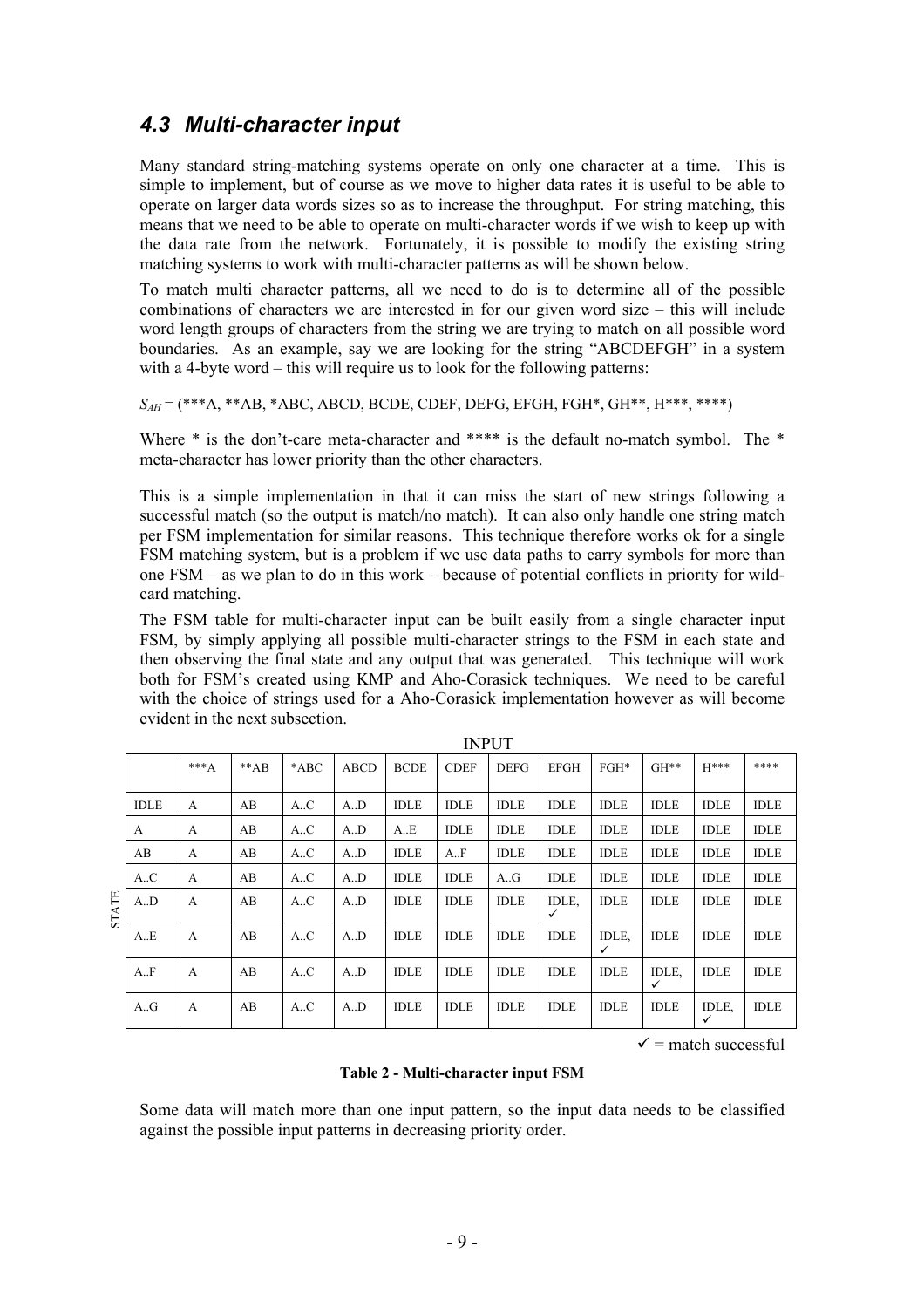#### **4.4 Avoiding "Dead-periods"**

There could be a problem in a real system whereby network intruders may try to use artificially generated string patterns to cause the matching system to develop dead periods during which a real threat begins. To see evidence of this problem, we need to look at how the classifiers may work. Take for an example, the string match that we looked at above. In this case we also have a second string match for STUVWXYZ, giving us the following sets of string patterns:

$$
S_{AH} = (\ast \ast A, \ast AB, \ast ABC, ABCD, BCDE, CDEF, DEFG, EFGH, FGH*, GH^{**}, H^{***},\nS_{SZ} = (\ast \ast S, \ast ST, \ast STU, STUV, TUVW, UVWX, VWXY, WXYZ, XYZ*, YZ^{**},\nZ^{***}, \ast \ast \ast \ast)
$$

These combine together to give the following:

$$
S_{AH} \cup S_{SZ}
$$
 =  $(**A, **AB, *ABC, ABCD, BCDE, CDEF, DEFG, EFGH, FGH*, GH**, H***, **ST, **ST, *STU, STUV, TUVW, UVWX, VWXY, WXYZ, XYZ*, YZ*, Z***, ***)$ 

If we are coming to the end of matching string ABCDEFGH, we may be looking for the string:  $H^{***}$ . However, if the input string is HSTU,  $H^{**}S$  then we could either match the end of the first string, or the start of the second string  $-$  but not both. The string matched will depend on how the various strings are prioritised - we would assume that strings with wild-card characters would have a lower priority that those with exact matches, however there is a conflict between the wild-cards at the start or the end of the string. In practice, we can resolve this by using multiple classifiers. These would identify the following strings within the input stream:

Primary set = (ABCD, BCDE, CDEF, DEFG, EFGH, FGH\*, GH\*\*, H\*\*\*, STUV, TUVW, UVWX, VWXY, WXYZ, XYZ\*, YZ\*\*, Z\*\*\*, \*\*\*\*)

Secondary set =  $(*ABC, **AB, **A, *STU, **ST, **S, ***)$ 

For each FSM, we can then generate a classified set of symbols that is significant to that machine. For strings with wild cards we will need to identify strings of a higher priority in the input set that are a subset of that string but which are not used in that FSM. These will need to be folded back into the correct output string. We will then have a pair of input strings for each FSM which can be fed through a final "merge" component, in order to generate the required input. The normal case will be that FSM only needs to be able to identify a single instance of a string in the input packet - this will generate a smaller output set than if the FSM needs to be able to detect multiple instances of the same string.

e.g for the A-H string above, the first classifier will give:

Primary set =  $(ABCD, BCDE, CDEF, DEFG, EFGH, FGH^*, GH^{***}, H^{***},$ \*\*\*\*) Secondary set =  $(*ABC, **AB, **A, ****)$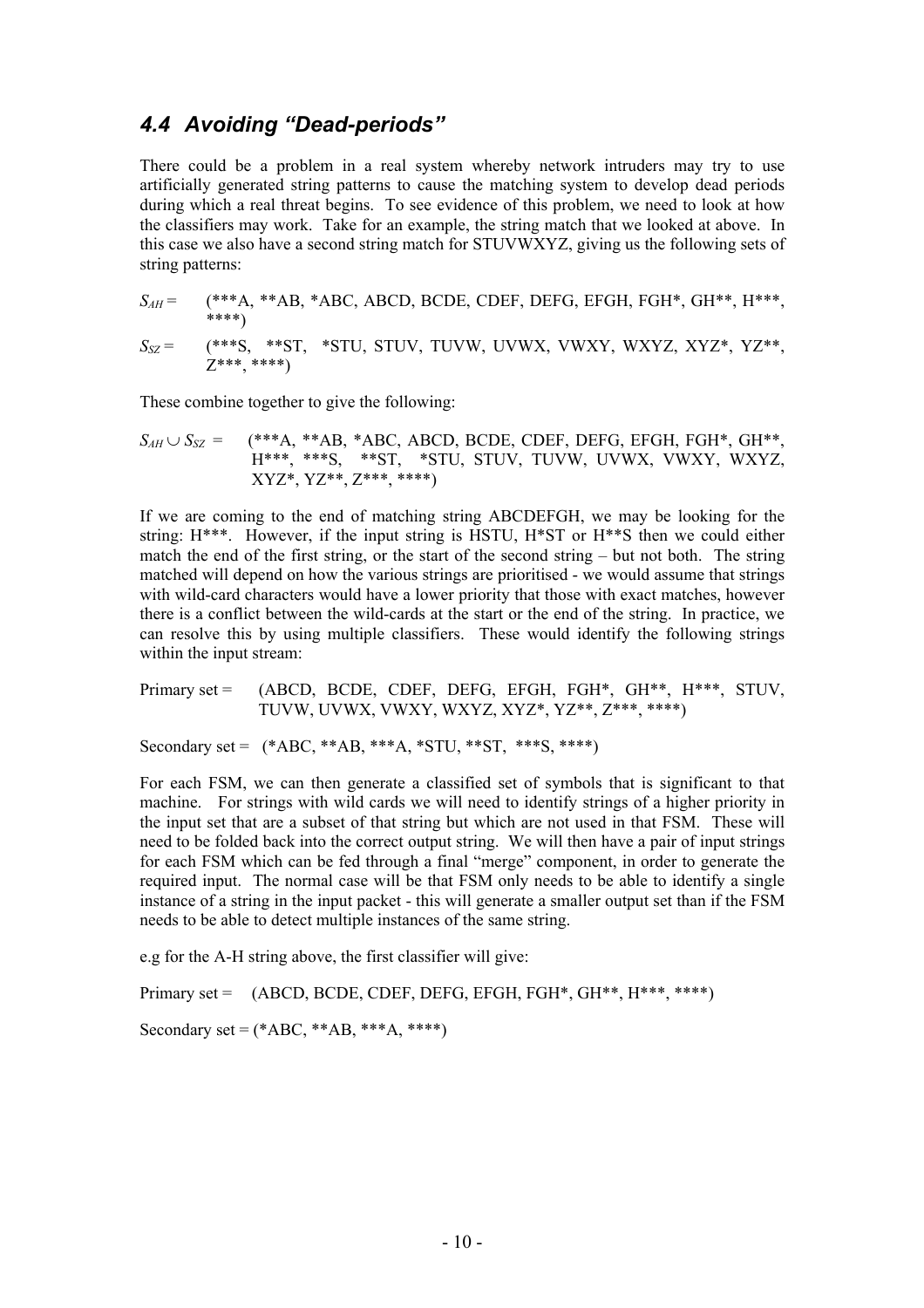|                |        |             |             |             |             | Primary Input            |        |        |        |        |
|----------------|--------|-------------|-------------|-------------|-------------|--------------------------|--------|--------|--------|--------|
|                |        | <b>ABCD</b> | <b>BCDE</b> | <b>CDEF</b> | <b>DEFG</b> | <b>EFGH</b>              | $FGH*$ | $GH**$ | $H***$ | ****   |
|                | $*ABC$ | -           |             | -           |             | $\overline{\phantom{a}}$ |        |        | $H***$ | $*ABC$ |
| ă<br>٣         | $**AB$ |             |             |             |             | $\overline{\phantom{a}}$ |        | $GH**$ | $H***$ | $**AB$ |
| Secondary<br>르 | $***A$ |             |             | -           |             |                          | $FGH*$ | $GH**$ | $H***$ | $***A$ |
|                | ****   | ABCD        | <b>BCDE</b> | <b>CDEF</b> | <b>DEFG</b> | <b>EFGH</b>              | $FGH*$ | $GH**$ | $H***$ | ****   |

**Table 3 - Merge, possibly ignoring subsequent matches of the same string.** 

|                    | Primary Input |             |             |             |             |                          |      |             |             |        |
|--------------------|---------------|-------------|-------------|-------------|-------------|--------------------------|------|-------------|-------------|--------|
|                    |               | ABCD        | <b>BCDE</b> | <b>CDEF</b> | <b>DEFG</b> | <b>EFGH</b>              | FGH* | GH**        | H***        | ****   |
| Secondary<br>Input | $*ABC$        | -           |             | -           |             | $\overline{\phantom{a}}$ |      |             | <b>HABC</b> | $*ABC$ |
|                    | $**AB$        |             |             | -           |             |                          |      | <b>GHAB</b> | H*AB        | $**AB$ |
|                    | $***A$        |             |             | -           |             |                          | FGHA | GH*A        | H**A        | $***A$ |
|                    | ****          | <b>ABCD</b> | <b>BCDE</b> | <b>CDEF</b> | <b>DEFG</b> | <b>EFGH</b>              | FGH* | GH**        | $H***$      | ****   |

**Table 4 - Merge, identifying multiple matches of the same string.** 

Note: strings with internal wild-card characters or strings that are less than the word size will need further study.

In either case, we will have the primary and secondary input symbol sets,  $S_P$  and  $S_S$ respectively. Given a word size *w* and a match string of length *s*, we will have input symbol set sizes as follows:

$$
|S_P| \le s + 1
$$
 - as there may be repeated patterns  

$$
|S_S| = w
$$

If we take the route of potentially ignoring near subsequent matches of the same string, then we will have an output symbol set  $S_Q$  as follows:

$$
S_O = S_P \cup S_S
$$
  
\n
$$
|S_O| = |S_P| + |S_S| - |S_P \cap S_S| = |S_P| + |S_S| - 1
$$
 - as  $S_P \cap S_S = (***)$   
\n
$$
\leq s + w
$$

For the merge preserving the ability to match close instances of the same string, we need to add the back-to-back strings separated by 0 to *w*-2 <sup>\*\*</sup> meta-characters. This adds  $\sum_{n=1}^{\infty}$ additional strings, which gives the following size of the output set: = 1 *i i*

$$
|S'_{o}| \leq s + w + \sum_{i=1}^{w-1} i
$$
  

$$
|S'_{o}| \leq s + \frac{w^{2}}{2} + \frac{w}{2}
$$

#### *4.5 Summary*

We have seen in this section how it is possible to build FSMs that will operate at one symbol match per clock tick and also how this can be extended to work with multi-character words. The use of joint data paths that carry data for multiple FSMs can lead to the problem of dead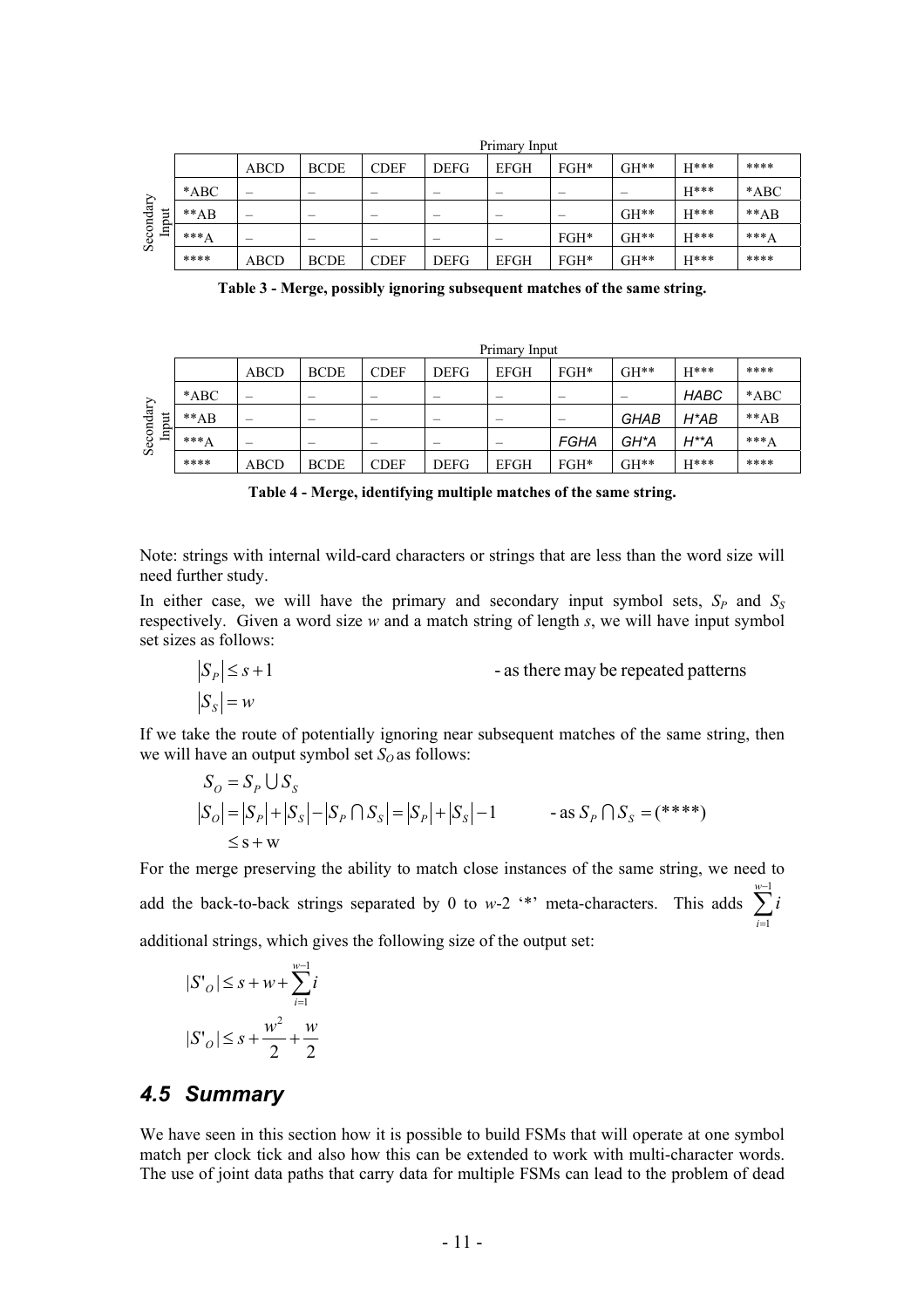periods, whilst matching the end of a string, during which a further match may be missed. Section [4.4](#page-10-0) explained how it is possible to avoid this problem by the use of two separate data paths, one of which carries all of the patterns relating to starts of strings and then to form a merge (or cross-product) of these two data paths prior to input into the each FSM.

# **5 Architecture and High-Level Components**

Before going into any specifics of implementation, we shall first describe the basic high-level components that we are trying to realise. When used in any real design, these will of course need to be chosen carefully to match the abilities of the technology used for their  $implementation - the solution to this problem is addressed during compilation and will be$ discussed later.

The values of the data paths are an enumerated type that gives a numeric value for groups of bytes that are of interest (length depends on word size used, and position within the architecture) and a final value indicating a no-match or 'don't care' pattern. This is referred to as the "symbol set" and is specific to each data path.

The high level components described here are constructed out of a number of lower level *primitives* that will be described in the next section.

### **5.1 The "Finite State Machine" component**

This is implemented as a number of parts, to address the problems related with matching beginning and end of strings using wildcards. A general block diagram is as follows:



**Figure 6 - Schematic of Finite State Machine component.** 

<span id="page-13-0"></span>The two inputs relate to the way in which strings are matched, with the string "starts" with wildcards being matched separately to the rest of the string. Each of the data paths here carries an index value, which relates to the symbol set represented on that particular data path. So we have input values  $V_P$  and  $V_S$  each referring to a member of the ordered symbols sets  $(S_P)$ and *SS*) for the primary and secondary inputs respectively. These two inputs are merged to give new set  $S_M$ , and value  $V_M$ , where:

$$
S_M = \text{order}(S_P \cup S_S)
$$
  
if  $S_P[V_P] = \text{don't care, then:}$   

$$
V_M = x \text{ such that } S_M[x] = S_S[V_S]
$$
  
else  

$$
V_M = x \text{ such that } S_M[x] = S_P[V_P]
$$

The merge stage shown above, is the version that may cause subsequent matches of the same string to be missed, but will give priority to completing a string match over starting a new one. The 'order' function sorts the strings into alphabetical order, treating any \* meta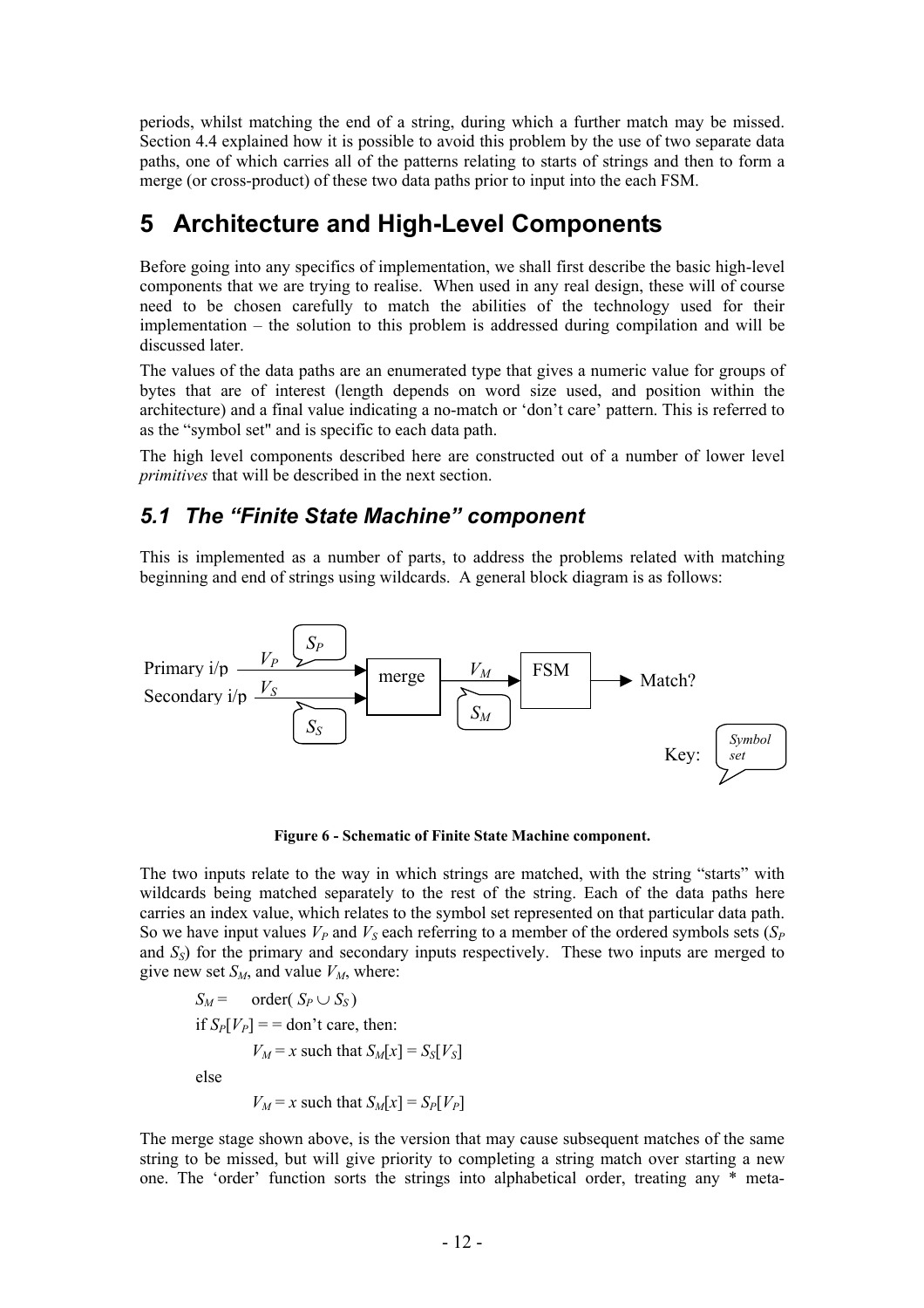character as having a lower priority than a real byte or character value. In practice, the merge stage for either merge methods can be implemented using the same hardware as used for the ìcombineî component described in section [5.3](#page-13-0) below.

At present the FSM is created from a modified KMP string-matching algorithm that will operate on a representation of multi-byte input and will also match at a rate of 1 word per clock cycle independent of whether any pattern miss-matches occur. Depending on the amount of memory available, the FSM may also be created using a modified Aho-Corasick algorithm to allow each FSM to match multiple patterns.

## 5.2 The "Group" component

The group is the mechanism that we use to sub-divide a symbol set into multiple smaller symbol sets. This can be generated in reverse by taking the output symbol sets and creating an input symbol set that contains all output symbols.



**Figure 7 - Group Schematic** 

So we have  $S_I$  = order ( $S_{O1} \cup S_{O2} \cup S_{O3}$ ..). For each output, we determine which input symbols cover each output symbol and build a classifier as a transformation table for each output. In most cases, the output data paths from the Group will be represented by less bits than the input, although this may not always be the case. The actual size of the symbol set is also important here as reducing this can also help to reduce the amount of logic used further on.

### **5.3 The "Combine" component**

This provides a reverse operation to the group in that it takes two (or more) input paths and generates a single output path. Assuming the two inputs represent the same "length" patterns, then the output will therefore represent patterns of twice this length. This operation is performed by generating a cross-product of the two input symbol sets, so initially the symbol set size will be the product of the symbol set sizes of the two inputs.



**Figure 8 - Schematic of combine component**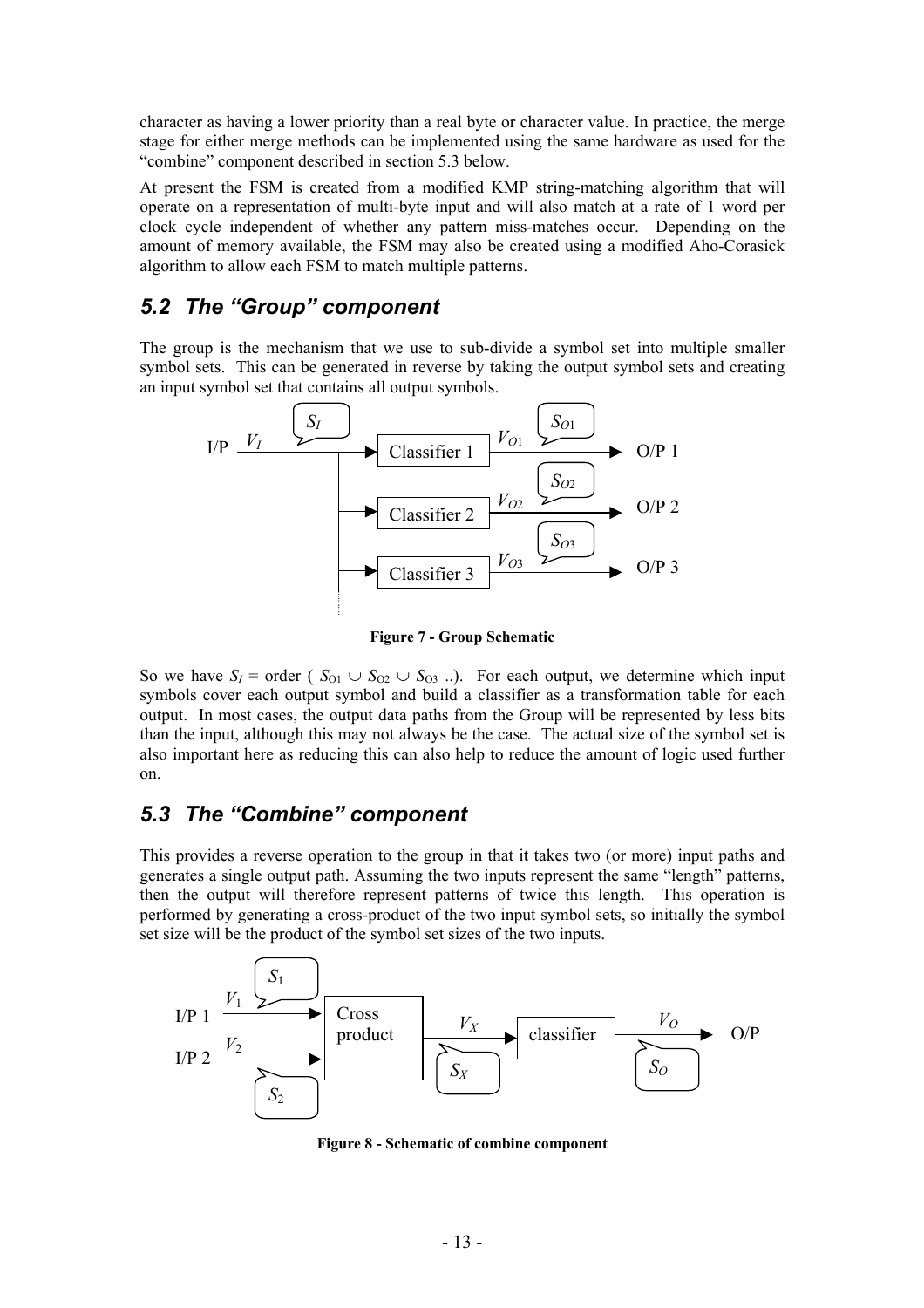This cross-product symbol set will however have a very high redundancy, as many of the combinations will not be of interest. To map the initial cross product into the required output symbol set, we again look to see how the output symbol set is covered by the symbols in the cross product and perform a mapping. As with the group, particular note needs to be made here of the priority of the output symbol set when performing this mapping. Again following the example of the group, this is generated in reverse by taking the output symbol set, and using that to determine the symbol sets required for the two input symbol sets.

Various mechanisms can be used for implementation, however an efficient method is to perform the cross-product using a "multiply and add" operation and then to follow this with a RAM based table for removing the redundancy. Particular care is needed with choice of symbol sets here as the table used for removing redundancy can potentially use large amounts of memory.

## **5.4 The "Input classifier" component**

These are the first stage of the classifier network, in that they take raw network data and classify this to generate an output symbol set. A RAM based input classifier might take up to 16-bits of data  $-$  and use 64K entries to generate a classified output.

Larger RAM classifiers could be used, however they are not likely to map to a useful word size and would also require increasingly unmanageable amounts of memory to be provided and initialised.



**Figure 9 - Schematic of Input Classifier Component** 

Where:  $S_I = (0 \dots 2^W - 1)$ , for an input word size *w*, and  $|S_I| = 2^W$ 

As an alternative, a classifier might be built from Content Addressable Memory (CAM). A ternary-CAM based classifier could, for example, take 128-bits of input data; here we need roughly the same order of magnitude of CAM words as output symbols, although we may sometimes need more than one word of ternary CAM per output symbol, as a word of ternary CAM can only match groups of inputs values that can be specified using a word containing 0, 1 or don't care bits.

It is therefore possible to use a single CAM component to perform classification of the entire input data word, whereas we are likely to require at least 2 RAM based classifiers and probably more.

# **6 Modelling and Implementation**

From the previous section, we can see that there is quite a bit of complexity in dealing with the data in this way. Fortunately, much of this work can be done in a pre-processing stage, so will only need to be performed each time a design is changed. A complete system would therefore have the following structure.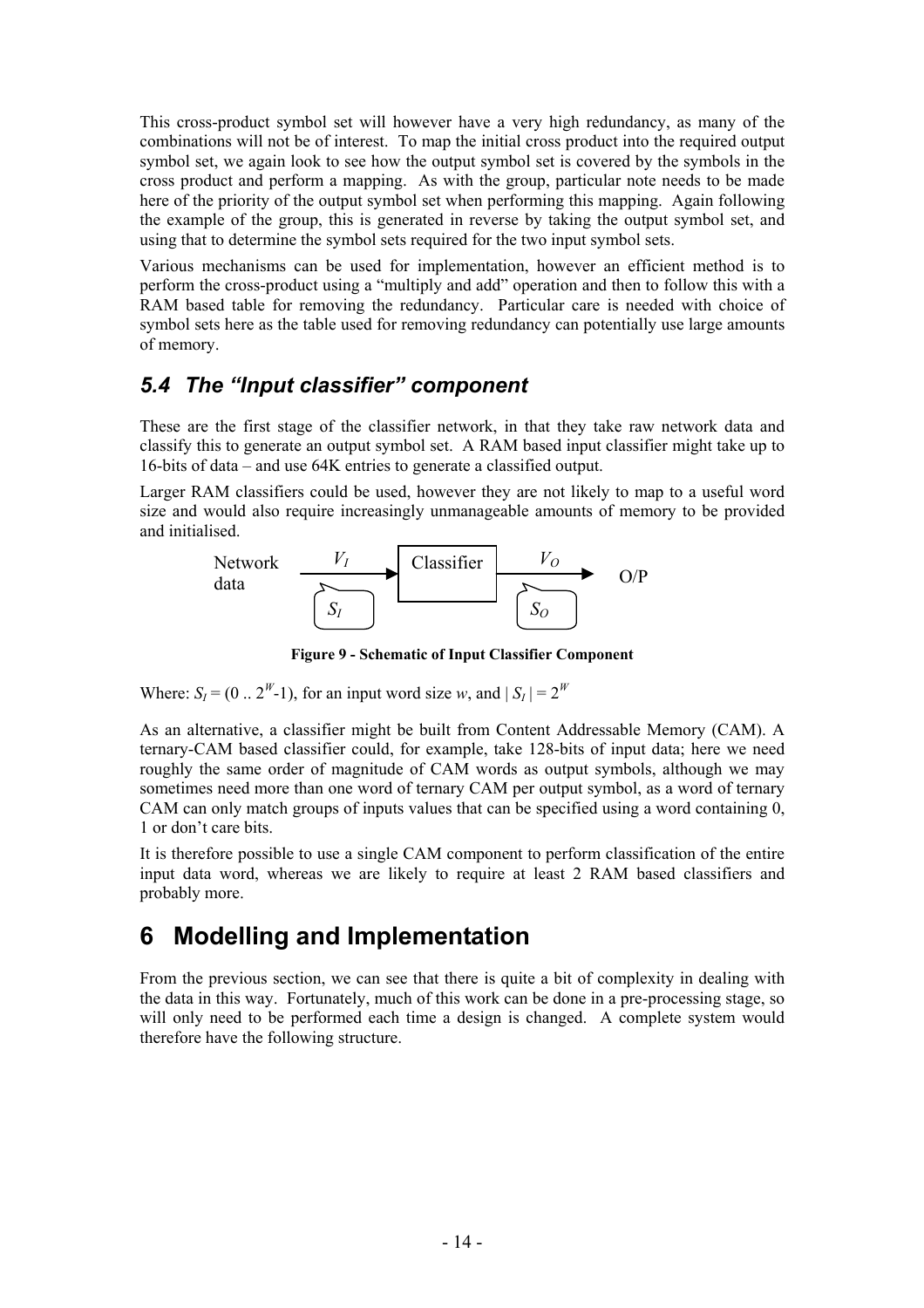

**Figure 10 - System structure** 

Changes to the system architecture require the FPGA design to be rebuilt: this requires logic to be synthesised from the high level design and then an FPGA design created from this logic using place and route tools.

Subsequent changes to the rules used for the intrusion detection system would only require the new set of rules to be compiled. The output of the compilation stage is a set of tables that will need to be loaded into memory within the FPGA or associated external components. This would be done dynamically whilst the system was running, or by use of the Xilinx JBits [[14\]](#page-24-13) software to modify the contents of the FPGA load file.

The compiler ends up being quite complex, as it needs to deal with the symbol sets used in different parts of the system  $-$  these are implemented using a symbol table to represent each of the different symbol sets. The compiler also needs to create the contents for each of the classifiers. Hence much of the work performed by the compiler consists of manipulating sets of strings and combining and dividing these sets. This information does not need to be carried over explicitly into the hardware as it will be captured by the data loaded into the pieces of memory for the various classifier tables. The hardware within the FPGA is constructed primarily of a set of memory elements, linked in a predefined way as defined by the architecture that is specified.

#### *6.1 Implementation*

Out of the various components used in this architecture, there are only a few different primitives used, as shown next.

#### **6.1.1 Classifier**

This takes a bit-vector representation of a member of a symbol set and removes the redundancy to give only the values that are of interest. This could be implemented in various ways, but will typically be a piece of RAM.



#### **Figure 11 - Classifier**

In a RAM based implementation, this corresponds to a piece of memory with  $W<sub>I</sub>$  address inputs and  $W_0$  data outputs. The memory size therefore being  $W_0 \cdot 2^{W_I}$  bits. This corresponds directly to the 'memory lookup' stage described by Gupta and McKeown. An alternative implementation could be to use ternary content addressable memory  $TCAM - in$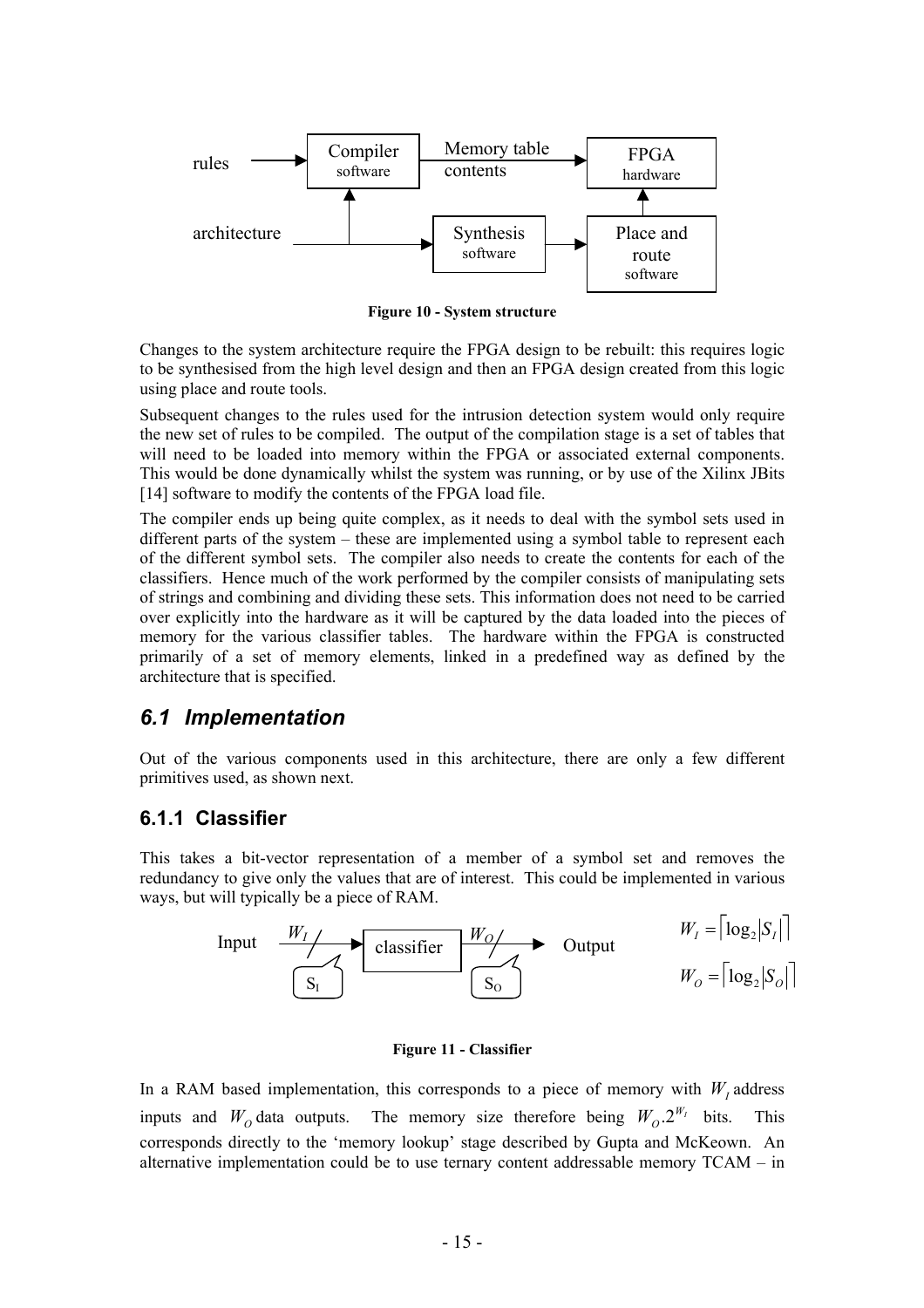this case the memory would require a data search key width of  $W_I$  bits and an address output (or equivalent) of  $W_0$  bits wide – the memory requirements here being  $W_1 \cdot 2^{W_0}$  bits. The TCAM implementation is particularly useful when the input is heavily redundant  $-$  such as within an input classifier stage – as we would expect  $W<sub>I</sub>$  to be significantly bigger than  $W<sub>O</sub>$ . The use of TCAM also makes it possible to have a single input classifier that uses a large input word size – whereas the amount of memory required for a RAM version may make it impossible to build.

#### **6.1.2 Cross-product**

Gupta and McKeown  $[11]$  – in **both** versions shown below. A simple implementation of this can be just to concatenate the two input bit vectors. Here we wish to take two symbol sets and combine these together to give all combinations of the values from the two sets. This corresponds directly to the 'combine stage' described by

whereas the amount of memory required for a RAM version may make it  
\nd.  
\n**product**  
\nake two symbol sets and combine these together to give all combinations of  
\nnew sets. This corresponds directly to the 'combine stage' described by  
\nown [11] – in **both** versions shown below. A simple implementation of this  
\ncatenate the two input bit vectors.  
\nIP1  
\n
$$
W_1
$$
  
\n $W_2$   
\nIP2  
\n $W_2$   
\n $W_0$   
\nIP3  
\n $W_2$   
\n $W_2$   
\n $W_0$   
\n $W_2 = \begin{bmatrix} \log_2 |S_1| \\ \log_2 |S_2| \end{bmatrix}$   
\nFigure 12 - Simple cross product  
\nbe that the number of elements in a symbol does not completely use all

**Figure 12 - Simple cross product** 

However, it may be that the number of elements in a symbol does not completely use all combinations of the input bit vector. For example the number of members of the set being represented on input 1 is  $|S_1|$ , where:

$$
2^{W_1-1} < |S_1| \le 2^{W_1}
$$

not appear at first to be very significant, but could mean that a subsequent classifier stage An optimal cross product could sometimes be represented using  $W_1 + W_2 - 1$  bits. This may might require half the amount of memory.



**Figure 13 - More efficient cross product**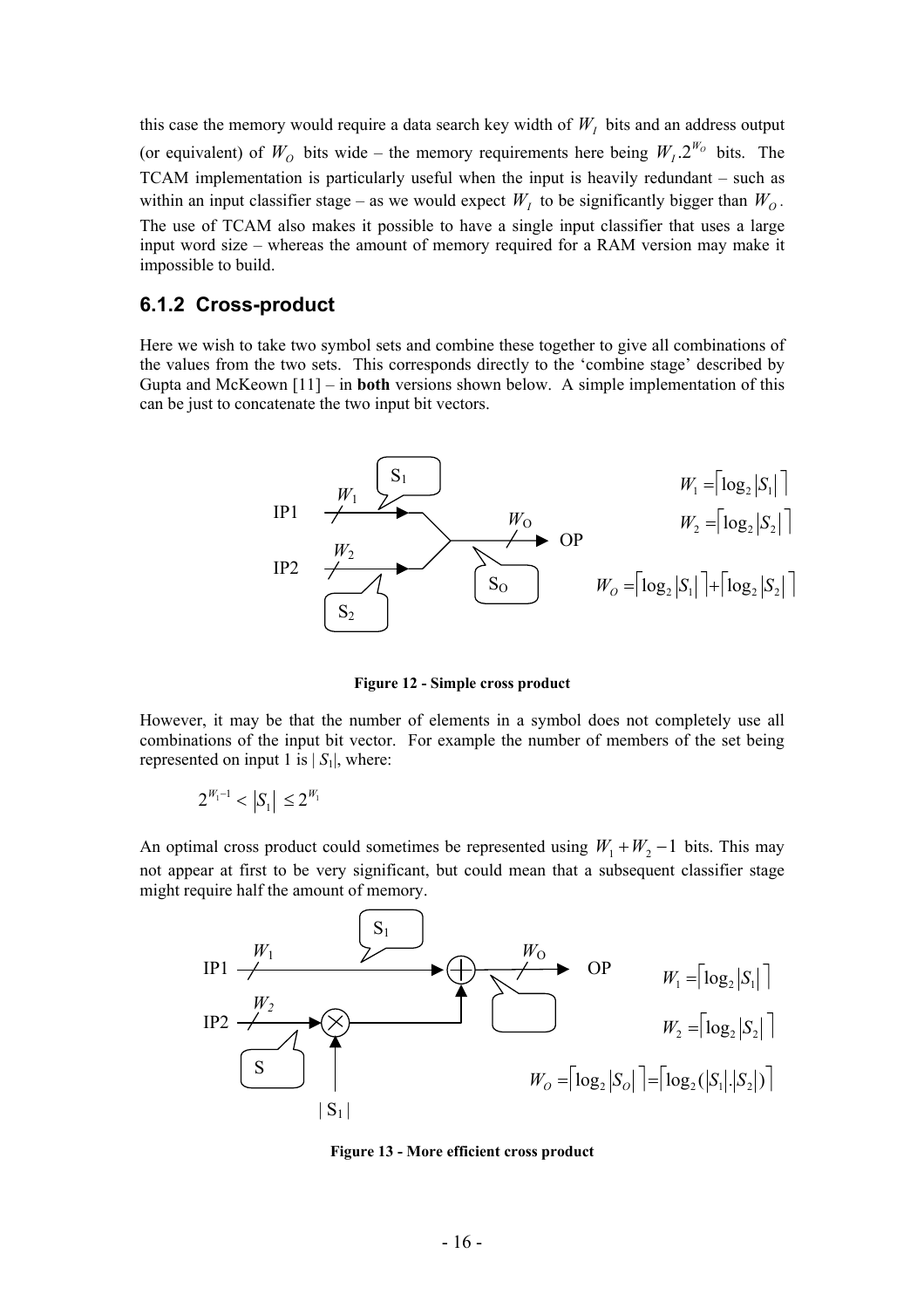We can generate a smaller cross product as follows:  $IP1 + |S_1|^*IP2$ . If required, this could be implemented using standard multiplier components and adder chains within an FPGA.

## *6.2 Compilation*

in tens of minutes or possibly much more. The rebuild of an FPGA design may also not work first time and may need to be iterated, or will not complete at all if timing constraints cannot be met or if not enough resources are available. Fortunately, the FPGA will only need to be rebuilt if we change the architecture. A major part of the processing is performed at compile time. This pre-processing will only need to be performed if we change the rules used in the intrusion detection system, or if we change the architecture. The speed of this stage has not yet been measured, but it is unlikely for the whole compilation and loading stages to take more than a few seconds. This compares very favourably with the time taken to rebuild FPGA designs, which can easily be measured

## **6.2.1 Defining the architecture**

into a hardware implementation. The advantage of this is that we avoid the need to rebuild One particular issue that we need to consider is that we are likely to require one of a number of fixed hardware architectures for the FPGA and then to map the various IDS rules onto this fixed structure. This will mean that we cannot have a free hand in how we compile the rules the FPGA design for each new rule set, but a disadvantage is that we will have a less than optimal implementation  $-$  as we may leave areas of logic unused and may allocate some blocks of memory as being larger than they need to be.

– for example defining the maximum size allowed for a port group, or the maximum size for a finite state machine. There are various ways in which we could define the architecture, from building a compiler specifically for a fixed design – through to a compiler that can be dynamically configured at run time from setup files or user input. Given this approach, we need to be able to define the overall architecture of the system we are building and also minor details such as sizes of data paths and how components link together

### **6.2.2 Building a model**

architecture within the programme. Given the rule set being compiled, the compiler can One way of writing the compiler is to implement the various architectural components as objects within the programme. In this way we can develop a complete model of the hardware generate the symbol sets for each data path and create the classifier tables with which to load the components. The data for the classifier tables can of course be output from the programme for loading into the hardware.

A benefit of this approach is that, given a suitable GUI, the user can see how each stage has been implemented for a particular set of rules. Also as the compiler will contain a complete model of the system being designed, it is very simple to extend this to provide a high level simulation of the IDS using the same data tables that would be used within the hardware.

# **7 An example architecture and its compiler**

Initial work has looked at the generation of software to perform compilation and simulation of a system with a fixed overall structure. This uses CAM input classifiers, two levels of groups and final FSM stages. Primary and secondary paths are used to deal with the main matching and string start wild card matches.

The overall size of the FSMs, the size of the data paths and the maximum size of each of the four types of groups can be specified within a GUI and can also be loaded-from/saved-to a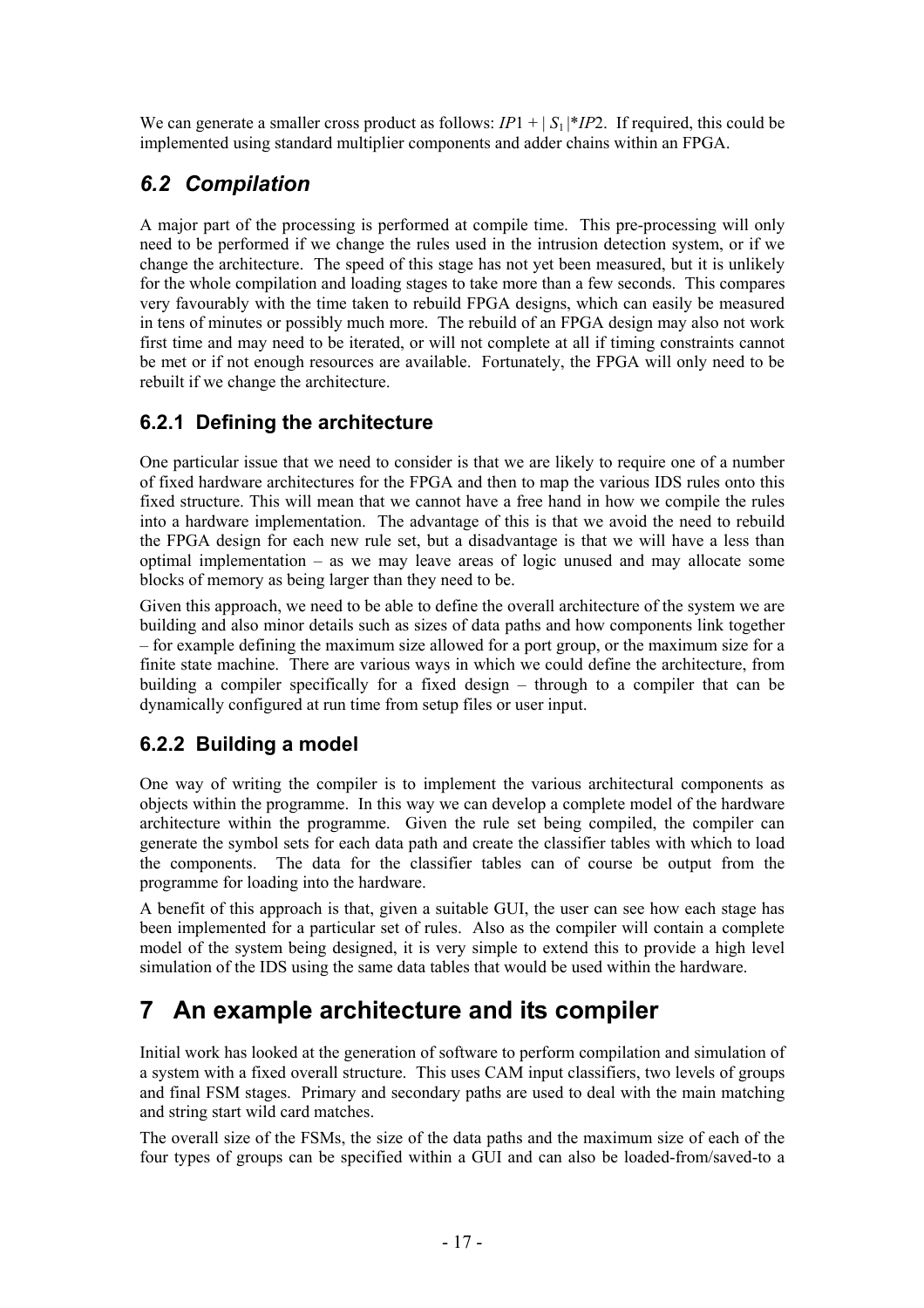<span id="page-19-0"></span>configuration file. The number of groups and FSMs is not fixed by the software, but determined dynamically.

The software takes as its input the set of required IDS rules and compiles these to fit into the given architecture. If particular rules cannot be implemented in the specified architecture then this is indicated. A simple example of the overall hardware structure is shown figure 14.



Figure 14 – Simple CAM based architecture

that are used. The design can be tested by performing a high-level simulation of the design The symbol sets in this example are assumed to be smaller for the secondary path than for the primary path. The first group in the secondary path is therefore not required and hence simply maps input to output. Real rule sets will typically provide far larger structures. The input word size is specified, as are the bus sizes, and maximum numbers of output ports for each of the blocks of groups. The search strings are read in from an input file, these are compiled with the given parameters to create the various groups, FSMs and CAMs (content) against network data from a file. The simulation allows the design to be run to completion or single stepped. For debugging and testing ideas, any of the FSMs or groups can be examined to see the symbol sets being used and the contents of the various lookup tables.

<span id="page-19-2"></span>FSM stage. This causes the lookup tables for that stage to be incorporated into the lookup [Figure 15](#page-19-0) shows a screen shot from this compiler. Each stage allows the various word and group sizes to be specified. From the various parameters set, each of the FSM and port group stages will indicate the amount of memory required for their implementation. The level-one port groups also have the option of allowing the user to "fold" the port group into the previous . provide the equivalent pipeline delaytables for the FSM merge stage. Whether this is a useful thing to do will depend on the various word sizes being used. Any folded port group would be replaced with registers to

<span id="page-19-1"></span>The combine component is already implemented as an object within the compiler, but was not used for this particular architecture, as the CAM input classifier was large enough to cope with the complete input word size.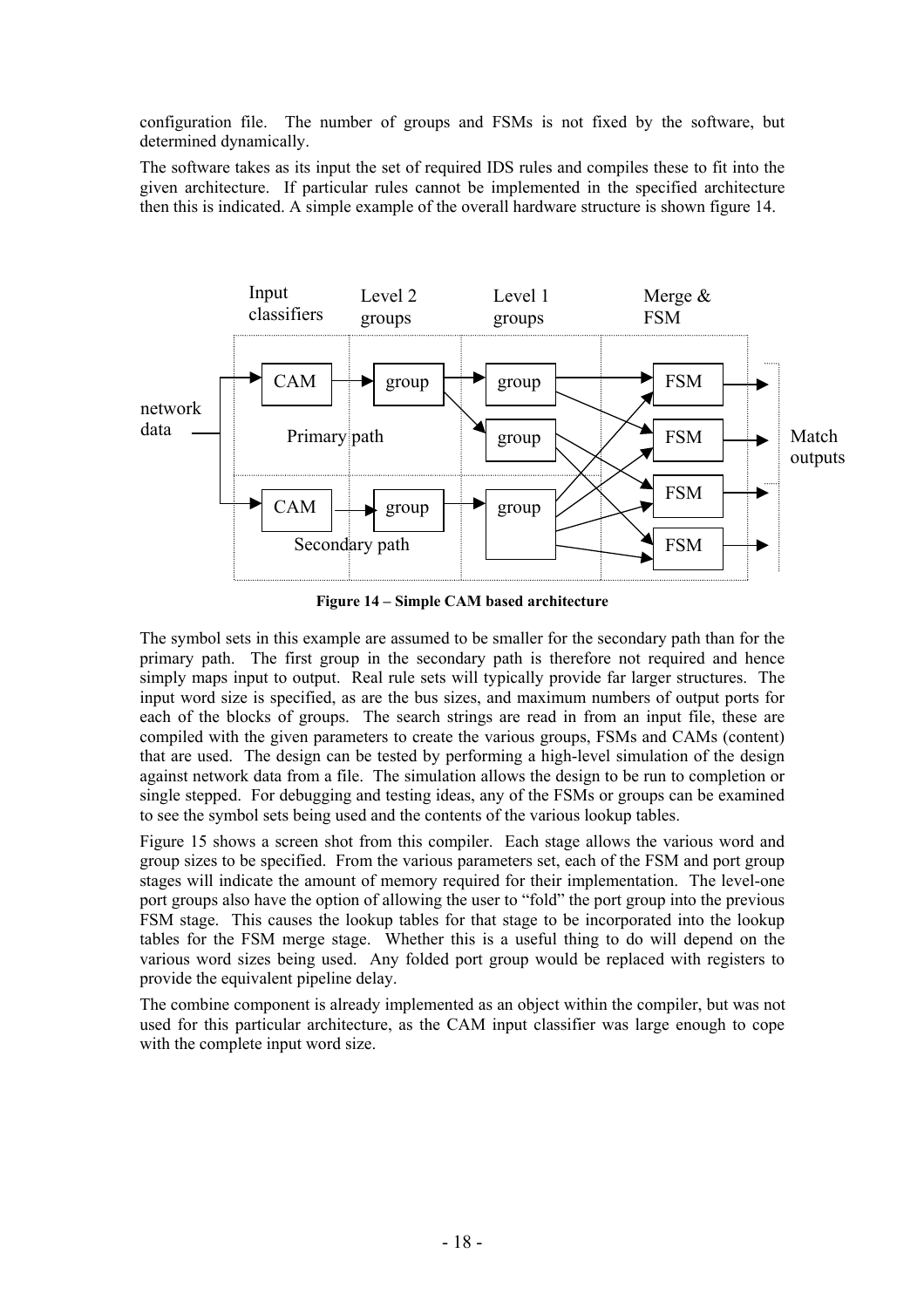

**Figure 15 - Screen shot from compiler** 

# **8 Results**

The architecture described in the previous section and its associated compiler are now tested with some sample rules. The rules used here are taken from a standard hogwash<sup>[1](#page-19-1)</sup> [[15\]](#page-24-14) rule set. Of these rules, only the case dependent rules are used and these are sorted to give a set of  $(78)$  unique search strings – which are held in an input rule file.

## *8.1 Detailed results using a 32-bit input word size*

The compiler is set to an input word size of 32-bits, with a maximum FSM i/p word size of 5 bits. We now read these 78 search strings into the compiler. Of these strings, two are flagged as being too short for implementation with the given word size and two are flagged as being too long for the amount of FSM memory that we have allowed for (1 Kbyte). In this example, the primary level one port group has been folded. This will therefore increase the size of the memory needed for the FSM merge stage (which otherwise may have been quite small).

The architecture so generated is simulated (within the compiler) using the input search string file as the network data  $-$  this generates the expected matches against the rules that consist only of ascii characters and no escaped control codes. To ensure that the technique of using primary and secondary paths will avoid "dead spots", a simple test is also performed using a pair of test strings at various spacings and starting at different byte offsets within a word.

This uses the two strings from the rule file "/passwd" and "ADMROCKS". First we try these at different spacings between the two strings:

 $\overline{a}$ <sup>1</sup> Hogwash is an in-line "packet scrubber" based on the snort packet scanning 'engine' that can be used to identify and drop suspicious looking network packets.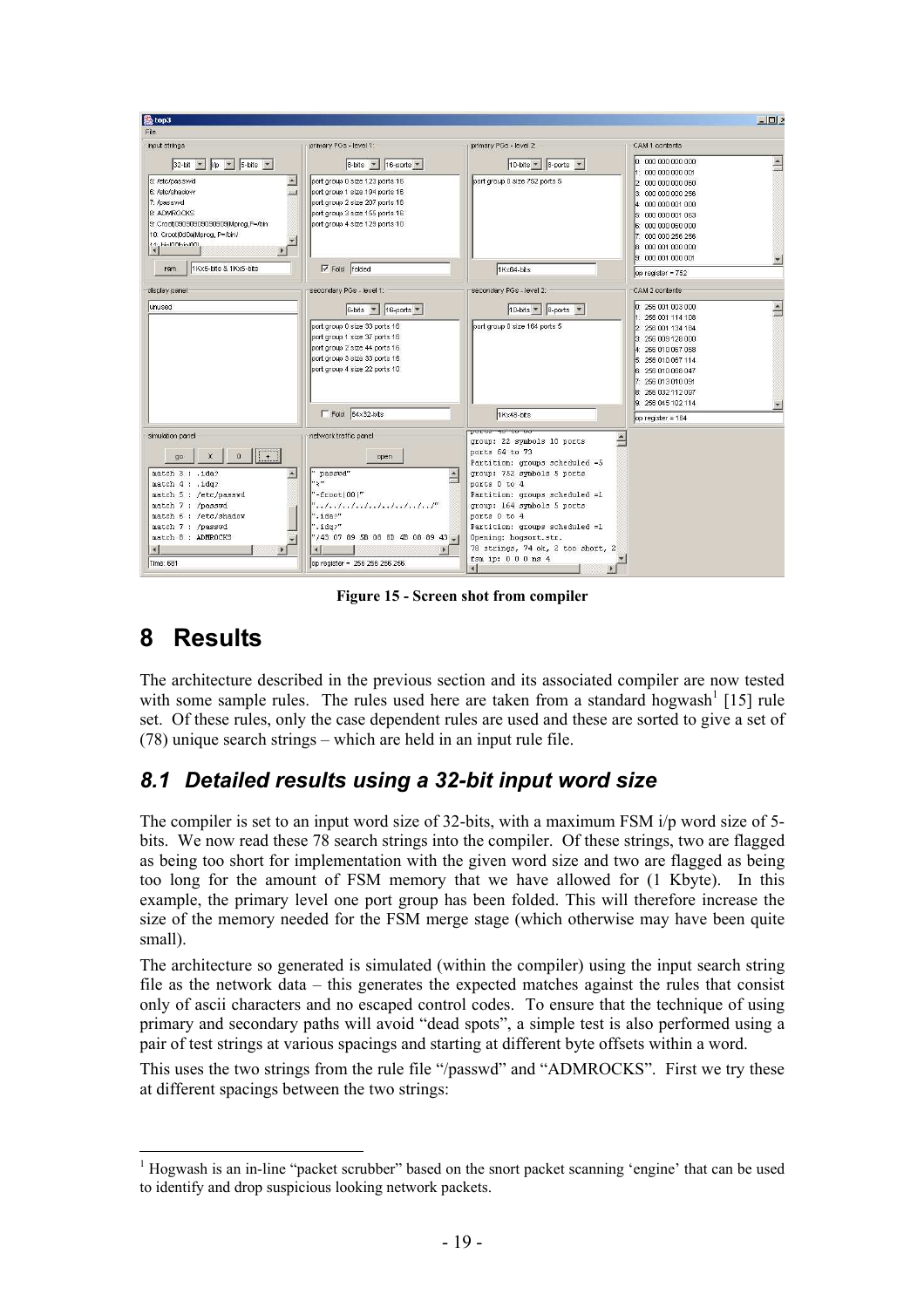|                      |          | 0                       |                        |                        |                            |
|----------------------|----------|-------------------------|------------------------|------------------------|----------------------------|
|                      |          | ADMROCKS/passwd         | ADMROCKS /passwd       | ADMROCKS /passwd       | <b>ADMROCKS</b><br>/passwd |
|                      | $\theta$ | "/passwd" $\checkmark$  | "/passwd" $\checkmark$ | "/passwd" $\checkmark$ | "/passwd" $\checkmark$     |
| word                 |          | "ADMROCKS" $\checkmark$ | "ADMROCKS"             | "ADMROCKS" √           | "ADMROCKS" √               |
| string<br>within     |          | "/passwd" $\checkmark$  | "/passwd" $\checkmark$ | "/passwd" $\checkmark$ | "/passwd" $\checkmark$     |
|                      |          | "ADMROCKS" ✓            | "ADMROCKS" ✓           | "ADMROCKS" √           | "ADMROCKS" √               |
| offset v<br>of first | 2        | "/passwd" $\checkmark$  | "/passwd" $\checkmark$ | "/passwd" $\checkmark$ | "/passwd" $\checkmark$     |
|                      |          | "ADMROCKS" √            | "ADMROCKS" √           | "ADMROCKS" √           | "ADMROCKS" √               |
| Byte                 | 3        | "/passwd" $\checkmark$  | "/passwd" $\checkmark$ | "/passwd" $\checkmark$ | "/passwd" $\checkmark$     |
|                      |          | "ADMROCKS" ✓            | "ADMROCKS" ✓           | "ADMROCKS" ✓           | "ADMROCKS" ✓               |
|                      |          |                         |                        |                        |                            |

Non matching characters between the two strings

 $\checkmark$  = match successful

<span id="page-21-0"></span>**Table 5 - Test strings at various spacings** 

Now we repeat the experiment, with the second string "overlapping" the first string  $-$  i.e. starting before the first string is finished.

|                      |          |                        |                        | Overlap between strings |                        |
|----------------------|----------|------------------------|------------------------|-------------------------|------------------------|
|                      |          |                        |                        |                         |                        |
|                      |          | ADMROCKS/passwd        | ADMROCK/passwd         | ADMROC/passwd           | ADMRO/passwd           |
|                      | $\theta$ | "/passwd" $\checkmark$ | "/passwd" $\checkmark$ | "/passwd" $\checkmark$  | "/passwd" $\checkmark$ |
| word                 |          | "ADMROCKS" √           | "ADMROCKS" $X$         | "ADMROCKS" X            | "ADMROCKS" X           |
| string<br>within     |          | "/passwd" $\checkmark$ | "/passwd" $\checkmark$ | "/passwd" $\checkmark$  | "/passwd" $\checkmark$ |
|                      |          | "ADMROCKS" ✓           | "ADMROCKS" X           | "ADMROCKS" X            | "ADMROCKS" X           |
| offset w<br>of first | 2        | "/passwd" $\checkmark$ | "/passwd" $\checkmark$ | "/passwd" $\checkmark$  | "/passwd" $\checkmark$ |
| Byte                 |          | "ADMROCKS" √           | "ADMROCKS" $X$         | "ADMROCKS" $X$          | "ADMROCKS" X           |
|                      | 3        | "/passwd" $\checkmark$ | "/passwd" $\checkmark$ | "/passwd" $\checkmark$  | "/passwd" $\checkmark$ |
|                      |          | "ADMROCKS" ✓           | "ADMROCKS" X           | "ADMROCKS" X            | "ADMROCKS" X           |

rlap between string

 $\checkmark$  = match successful

 $X =$  match unsuccessful

#### **Table 6 - Second test string starting before end of first**

In both cases, the string matching system performed exactly as was expected.

Next we look at the resources used by any real implementation. The compiler gives details of the number and size of memory components required for the given set of rules  $-$  these were converted by hand into counts of the numbers of blocks of RAM that would be required for implementation within a Xilinx Virtex II FPGA and detailed in [Table 7.](#page-21-0)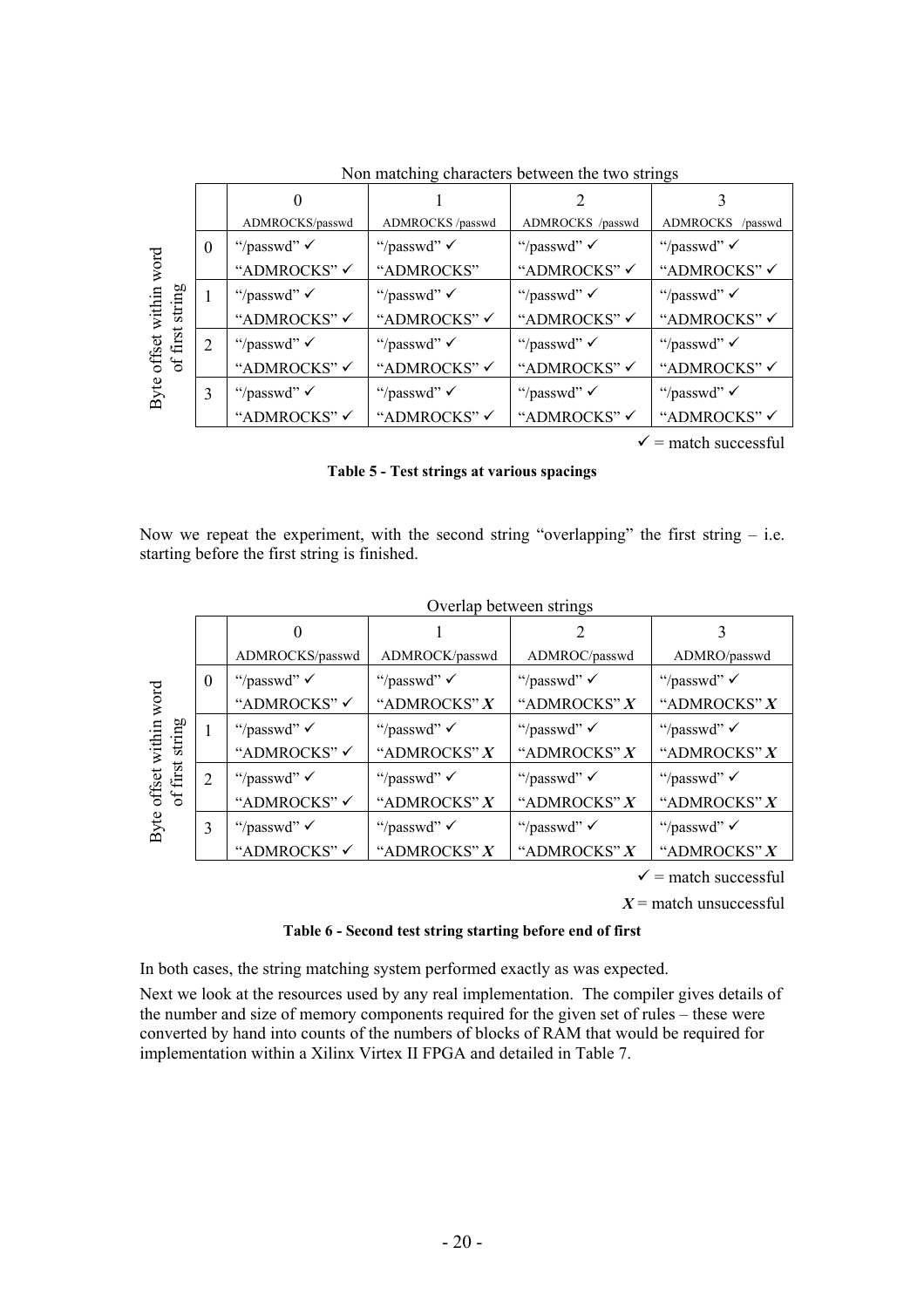| <b>Stage</b>             | Instances<br>per stage                       | Size of each<br>instance | Xilinx block<br>RAMs per<br>instance | Xilinx block<br>RAMs per stage |  |  |  |  |
|--------------------------|----------------------------------------------|--------------------------|--------------------------------------|--------------------------------|--|--|--|--|
| <b>FSM</b>               | 74                                           | $1k \times 6$ -bits      | 0.5                                  | 37                             |  |  |  |  |
| FSM merge                | 74                                           | $1k \times 5$ -bits      | 0.5                                  | 37                             |  |  |  |  |
| Primary PG level 1       | 5                                            | (folded)                 | $\theta$                             | $\theta$                       |  |  |  |  |
| Primary PG level 2       | J.                                           | $1k \times 64$ -bits     | 4                                    | 4                              |  |  |  |  |
| Secondary PG level 1     | 5                                            | $64 \times 32$ -bits     | 0.5                                  | 2.5                            |  |  |  |  |
| Secondary PG level 2     |                                              | $1k \times 48$ -bits     | 3                                    | 3                              |  |  |  |  |
|                          | Total number of Xilinx Block RAM components: | 83.5                     |                                      |                                |  |  |  |  |
|                          |                                              |                          |                                      |                                |  |  |  |  |
| Primary i/p classifier   | 1                                            | 752 x 32-bit             | 10 bit address $o/p$                 | <b>CAM</b>                     |  |  |  |  |
| Secondary i/p classifier |                                              | $164 \times 32$ -bit     | 10 bit address $o/p$                 | <b>CAM</b>                     |  |  |  |  |

**Table 7 - Memory requirements** 

In practice, we might use slightly more memory than this by generating a more generic structure into which the data could be loaded. Space for additional rules would be created and this space left unused in case it is required later.

## *8.2 Comparison of results using a variety of input word sizes*

The work in section [8.1](#page-19-2) was repeated for a variety of input word sizes, and the overall results of the compilation in terms of resource requirements and the number of rules it was able to implement is given below.

| Word size<br>(bits) | Number of rules which<br>$are$ |                |    | Xilinx Block RAM's |          | External CAM requirements |
|---------------------|--------------------------------|----------------|----|--------------------|----------|---------------------------|
|                     | Too<br>short                   | Too<br>long    | ok | Total              | Per rule |                           |
| 8                   | $\theta$                       | 2              | 76 | 49.5               | 0.65     | 116x8-bit                 |
| 16                  | $\Omega$                       | 2              | 76 | 84.5               | 1.11     | 589x16-bit & 39x16-bit    |
| 32                  | $\overline{2}$                 | 2              | 74 | 83.5               | 1.13     | 752x32-bit & 164x32-bit   |
| 64                  | 6                              | $\overline{4}$ | 68 | 81.5               | 1.2      | 785x64-bit & 405x64-bit   |
| 128                 | 52                             | 15             | 11 | 20                 | 1.82     | 128x128-bit & 163x128-bit |

Table 8 – Comparison of memory requirements vs. input word size

From the results above, we can see that for this particular set of rules, the system works well up to and including an input word size of 64-bits. At an input word size of 128-bits, then we have a problem that most of the strings we are searching for are shorter than the word size, and at present our algorithm does not support this  $-$  further work is needed here to see if there are any modifications to algorithm that would enable us to improve this. There is also a marked increase in the memory requirements at a  $128$ -bit input word size  $-$  although this would still allow a practical implementation. The CAM utilisation is acceptable in all 5 cases.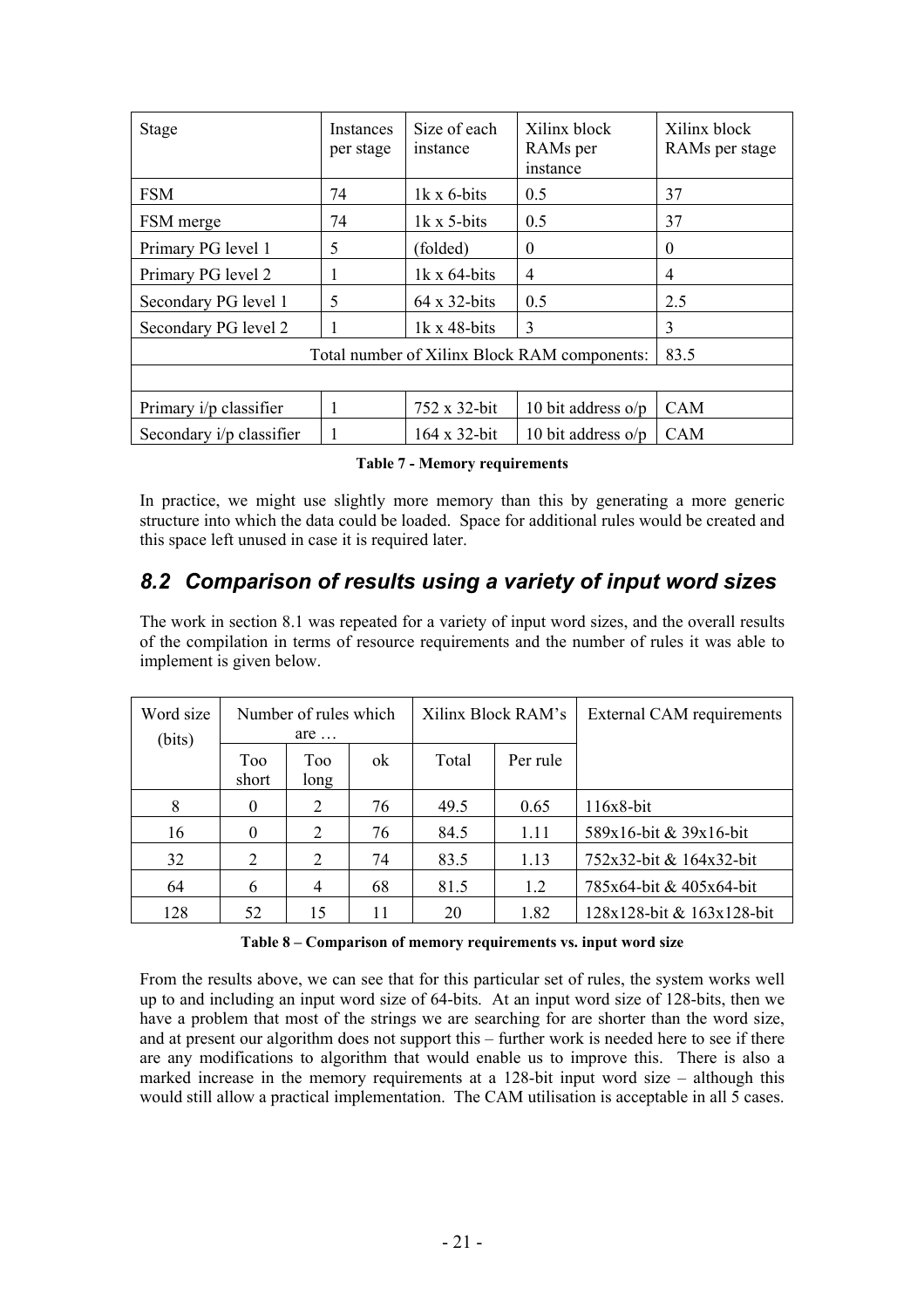

**Per search string Xilinx memory utilisation**

**Figure 16 - Memory block use** 

With the strings that are too long, there are a few cases that are marginal and which are affected by the slight increase in the number of strings in the symbol sets as we increase the word size. Two of the strings however are a lot longer than the others. It probably does not make sense to increase the size of all of the FSM memory to allow these to be supported. Instead it is more practical to allow us to have an architecture that consists of a variety of different FSM memory sizes, with a few large FSMs reserved specifically for long strings.

# **9 Conclusions and Further work**

This paper describes an architecture for building FSM based hardware string matching systems that are able to use large input word sizes. The benefit of this technique for intrusion detection is that we are able to operate directly on the large data word sizes that we will typically receive from the physical layer of the network and hence enable intrusion detection systems to be built that will operate at line speed on high speed networks. The problem of the exponential increase in FSM table size with input word size is addressed by removing the redundancy in the input data. The system is made more efficient by allowing multiple FSMs to share various data paths within the system  $-$  so some of the larger resources are amortised across the multiple FSMs.

The problem of conflicts in priority between matching the start and end of a string at arbitrary byte offsets within a word is explained, along with a solution that matches starts and ends of strings separately and only combines the two symbol sets immediately prior to input into the FSM.

A series of high-level components are described from which we can construct our architecture, along with explanations of how these operate.

Finally an example architecture based on the use of CAM input classifiers is presented, along with a compiler than can process the rule sets, create the various symbol sets and the contents for the input classifier tables. The compiler operates by building a model of the architecture being constructed, and this is initialised with the contents of the various classifier tables to allow a high level simulation to be performed against a file of synthetic network data. Results of compiling a standard rule set are given, with resource utilisation being shown for a range of input word sizes.

The results show this technique to be effective in the given example for a word size of up to  $64-bits - this being limited by the architecture imposing a minimum length for search strings.$ The amount of memory required per search string increases slowly with the input word size, and in particular no longer shows the exponential growth that would be seen in a system that did *not* remove input redundancy. The results section performs only a high level simulation, so no details are yet available for absolute performance – this will only be known after a low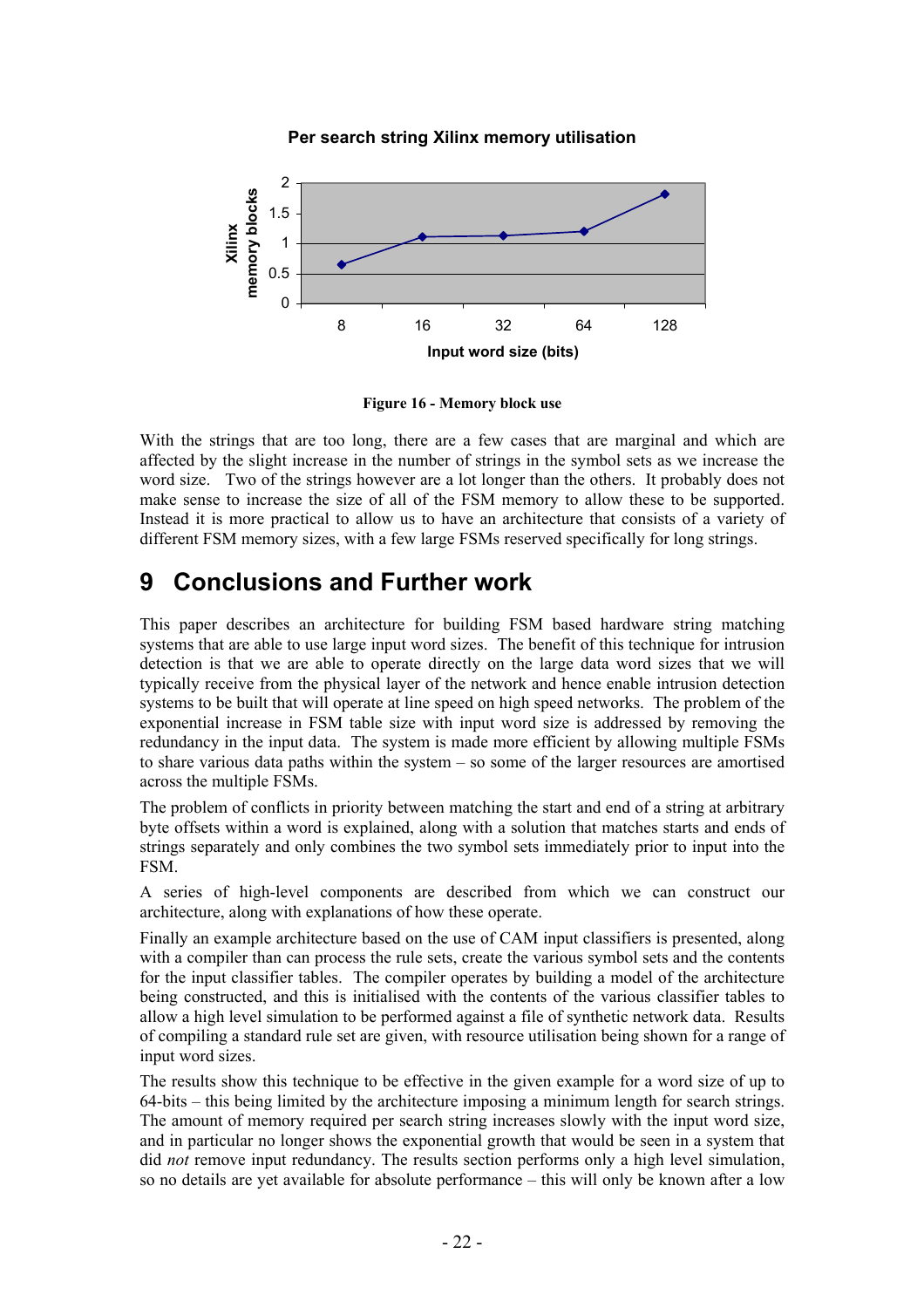<span id="page-24-9"></span><span id="page-24-2"></span>level design for the hardware has been built. The FSMs themselves have been shown to operate with a minimum clock period of as low as 4.3ns in some cases. Other components are based almost exclusively on pipelined synchronous memory, so should not create any major problems with the clock period. Our target clock rate for any design would be around 100  $MHz - it$  is hoped that this should not be a problem so long as we do not have any major delays caused by signal fan-out with the FPGA.

## <span id="page-24-10"></span><span id="page-24-3"></span><span id="page-24-1"></span>*9.1 Further work*

#### **9.1.1 RAM input classifiers and Combine stages**

<span id="page-24-4"></span>Although the software is already written to implement the *combine* stages, these have not been tested in a real configuration. The next stage in the design of the compiler should be to allow various possible hardware configurations, including the use of RAM for the initial classification stages and the *combine* stages that will then be required. These are probably best specified in a separate configuration file that specifies not only the data path widths but also the hardware structure. This is likely to make the GUI more complex as the screen layout will need to be chosen dynamically.

## <span id="page-24-13"></span><span id="page-24-5"></span>**9.1.2 Compiler input and output**

At present the compiler just accepts a set of quoted text strings as input, using the "Snort" format to permit raw data to also be specified using hex numbers. A parser for the "Snort" rule system has already been written and it is hoped that this can be integrated with the current software, so as to work with the snort style rule files directly and thus obtain other information as well as just the strings being matched.

<span id="page-24-6"></span>The compiler currently produces no output apart from displaying data within the GUI. To enable this to operate with any hardware system we will need to output the contents of the various lookup tables to enable this data to be loaded into FPGA memory.

#### <span id="page-24-14"></span>**9.1.3 Hardware simulation**

 $\overline{a}$ 

<span id="page-24-15"></span><span id="page-24-7"></span>Tests have already been carried out on a VHDL simulation of a single input FSM for a Xilinix Virtex FPGA, and this has been successfully loaded and tested [[16\]](#page-24-15) with FSM designs created using a modified Aho-Corasick algorithm. Future work here will require the design of sample architectural structures into which designs can be loaded and simulated. As with previous work this would use VHDL and be targeted at state of the art Xilinx FPGAs.

### **9.1.4 Real hardware implementation**

<span id="page-24-12"></span><span id="page-24-11"></span>The final stage in any project of this kind is to create a hardware test bench system. This would need to contain a large FPGA, large memory components and a fast path to a highspeed network interface. This would be used on a real network to test out the algorithms against real network traffic, including traffic created to look like possible intrusion attacks and also attempts for attacks to be hidden or disguised.

<span id="page-24-0"></span><sup>[1]</sup> P.Gupta and N.McKeown, "Algorithms for packet classification", IEEE Network March/April 2001.

<span id="page-24-8"></span><sup>[2]</sup> M.Roesch, "Snort - Lightweight Intrusion Detection for Networks", USENIX Technical Program - 13th Systems Administration Conference - LISA '99, 1999.